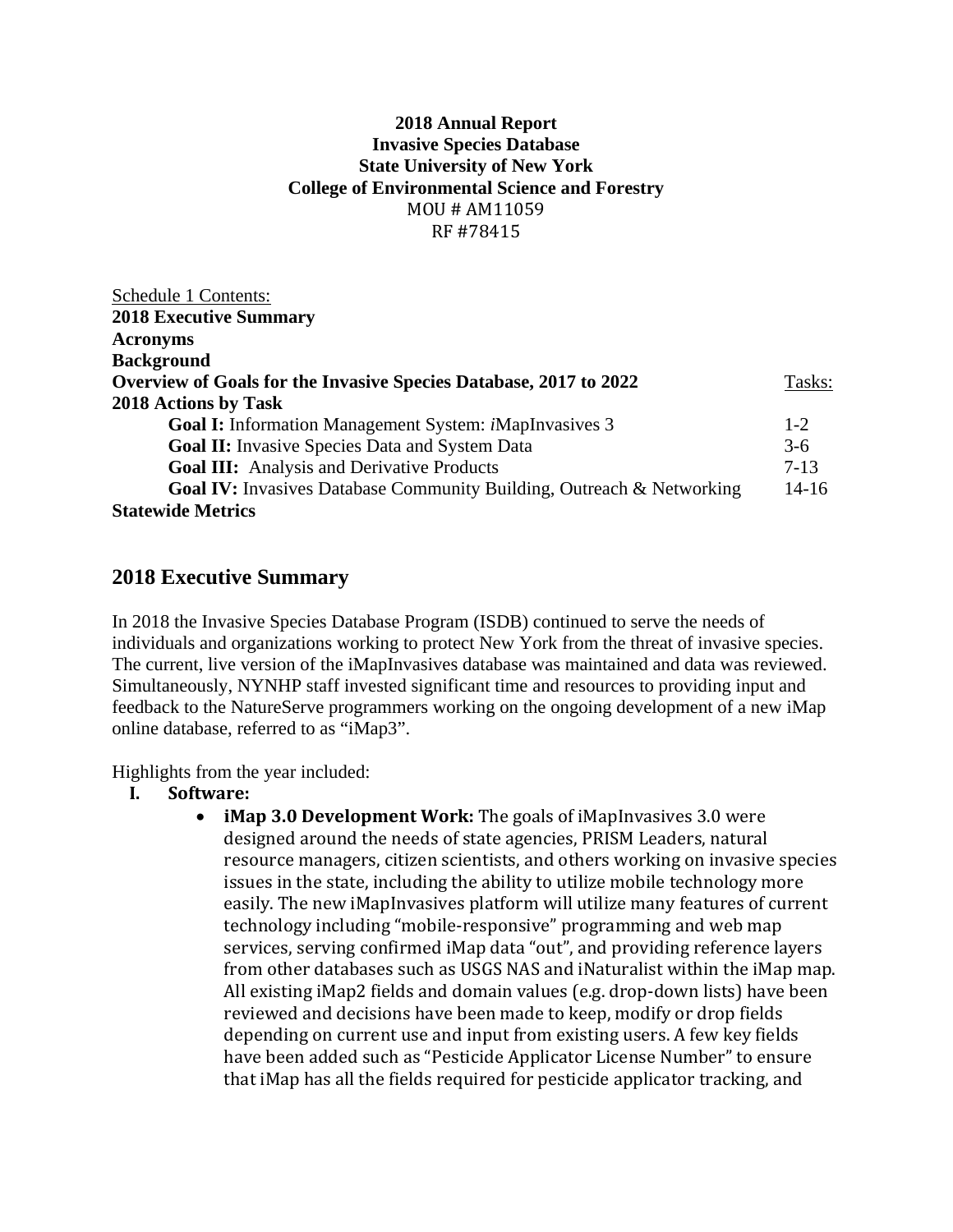some new fields have also been added for biocontrol release and tracking. The new system will have "detected" data and fully-integrated "not-detected" data, as well as searched area and treatment data. iMap3 will be live in June of 2019.



Screenshots from iMapInvasives 3 development work by NatureServe. Above: The Americas map viewer. Right: Record creator in mobileresponsive view and detailed map.



• Pilot Apps for **iMap3**: In collaboration with partners, work continued to develop several Survey123 apps for use with  $\Delta$  iMap3. These apps are designed to be used in the field, without connectivity, and then via ArcGIS Online, automatically imported to iMap3, when an internet connection is available. "OAT" allows a natural resource manager to collect data about observation, assessment, and treatment. "SAS" (Simple Aquatic Survey) is designed for use bv volunteer lake monitors. And Rapid Assessment is designed for use in highly infested areas, providing a simplified workflow to create many observations, quickly. NYS Parks field staff created over 500 observations in one day using the Rapid Assessment app.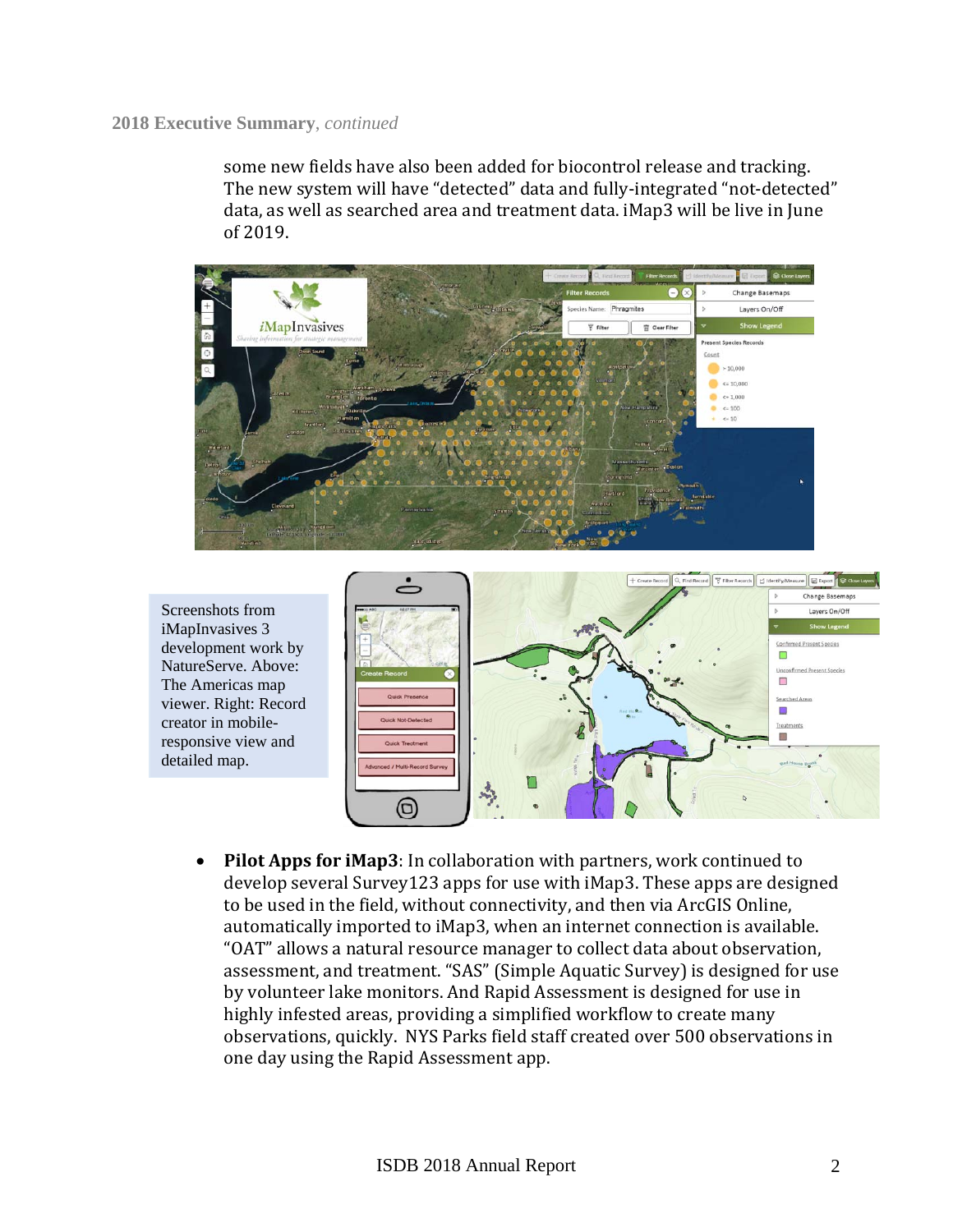**Watercraft Inspection Stewardship Program App (WISPA)**: WISPA was used by over 200 Watercraft Inspection Stewards from 16 participating organizations this boating season. Over 150,000 records were collected. With help from the NYS DEC-SUNY ESF WISPA summer intern, the WISPA dashboard was monitored regularly in search of "suspicious" data/anomalies; any suspicious reports were followed up. Detailed midsummer, and year-end summary reports were delivered to each participating organization. WISPA data is a separate database and is not entered into iMap; see "iMap/WISPA "Hits" analysis, below. An article about WISPA was written for the "eSpatially New York" website.

# **II. Data, The Backbone of the Invasive Species Database:**

*Also see Statewide Metrics section*

- **Data In:** There are four ways to enter data into iMap:
	- o iMap Mobile app,
	- o online data-entry.
	- o bulk upload, and

o pilot Survey123 apps. 

The latter, the data entered via the Survey123 apps (OAT, SAS, and Rapid) Assessment; approximately 4,000 records) will be processed via a bulkupload process in the short-term; after iMap3 is live, this data will be entered into iMap nightly. Bulk datasets from partners were not added to iMap2 this year, but instead were prepped to be added directly to iMap3. The iMap Mobile app continued



to be the preferred observation data-entry method for users with 6,069 observations, as compared to 2,651 observations entered through the online user interface. Over 800 "Not Detected" reports were entered for selected species. 

- **Data QC & Review:** NYNHP staff receive and review nightly digests of all the data entered into iMap in the past 24 hours. In addition, "Suspicious Distance" email alerts are reviewed carefully; in 2018, 180 observations triggered Suspicious Distance Email Alerts at the time they were entered into iMap. Each Suspicious Distance alert is reviewed and followed-up on as appropriate, resulting in the record being confirmed quickly or deleted quickly, depending on the result of the follow-up conversations.
- **Data Out:** Three examples of communicating important iMap data to key agencies and individuals are custom data requests, user-created email alerts, and new-to-county email alerts. In 2018, there were 25 custom data requests filled, including for Siena College, Cornell, and NYS Parks for projects ranging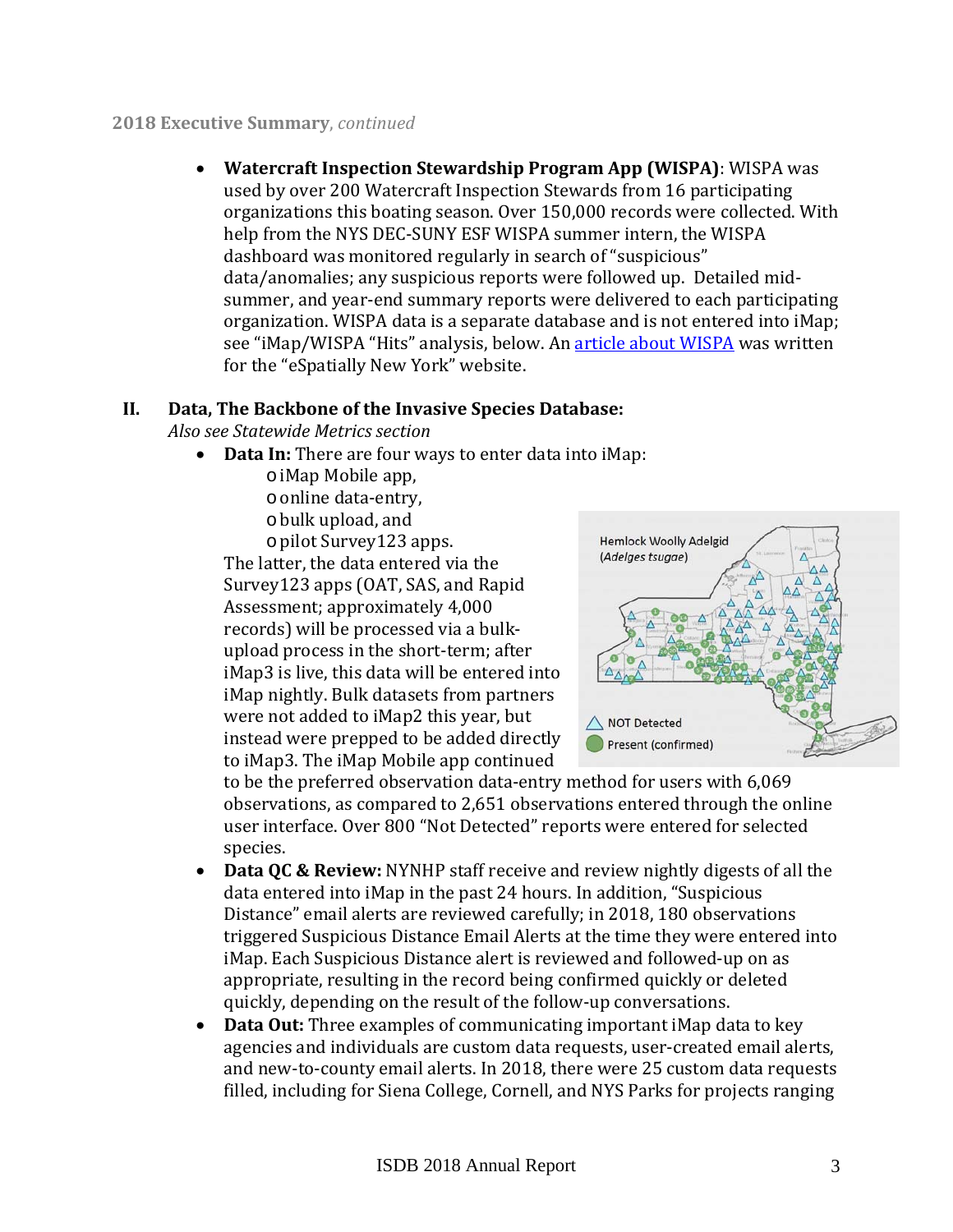from Capstone projects to parks planning and a research paper on emerging invasives. Users have created a total of 350 email alerts, for a specific species or a geography they care about such as their PRISM, county, watershed, or park. The system sent over 9,000 email alerts that met the criteria set by users. In addition, 120 users were sent a "Significant Record/New-to-County" email alert if data entered was the first record for that species in that county.

# **III. Analysis and Derivative Work, Utilizing the data to facilitate Strategic Invasive Species Work:**

- Prioritization/Optimization: NYNHP staff worked with researchers from Cornell University and NYISRI to create a tool to help PRISM leaders decide which actions will be most effective for invasive species in their region. The invasive species tiers process and invasive species spatial prioritization models created by NYNHP are being used for this action-optimization tool, in addition to the iMap data. Also, NYNHP continued to work with DEC staff and PRISMs to create species lists through the tier process.
- Dashboards: Dashboards provide a customizable view of the data, including maps and charts. The iMap3 technology will utilize web-map services, thus providing current data which can be used to create custom views and analysis of the data. NYNHP has developed one pilot dashboard, "Aquatic Invasive Species Dashboard - 14 species" to demonstrate the general concept showing the ability to view a map with key data fields displayed as charts.



Dashboard example showing aquatic data in WISPA.

**iMap/WISPA "Hits" analysis:** A pilot project currently underway is designed to test if invasive species reports, aka "hits", from the WISPA "retrieving" data (boats leaving the waterbody) might be a valid early detection method. First, for each WISPA waterbody, a species list of retrieving "hits" from retrieving watercraft was created. Next for each waterbody, the WISPA "hits" species list was compared to the current list of species with confirmed observations in iMap for the same waterbody. Any instance of a waterbody in which species were detected on a retrieving watercraft but do not have any corresponding confirmed observations in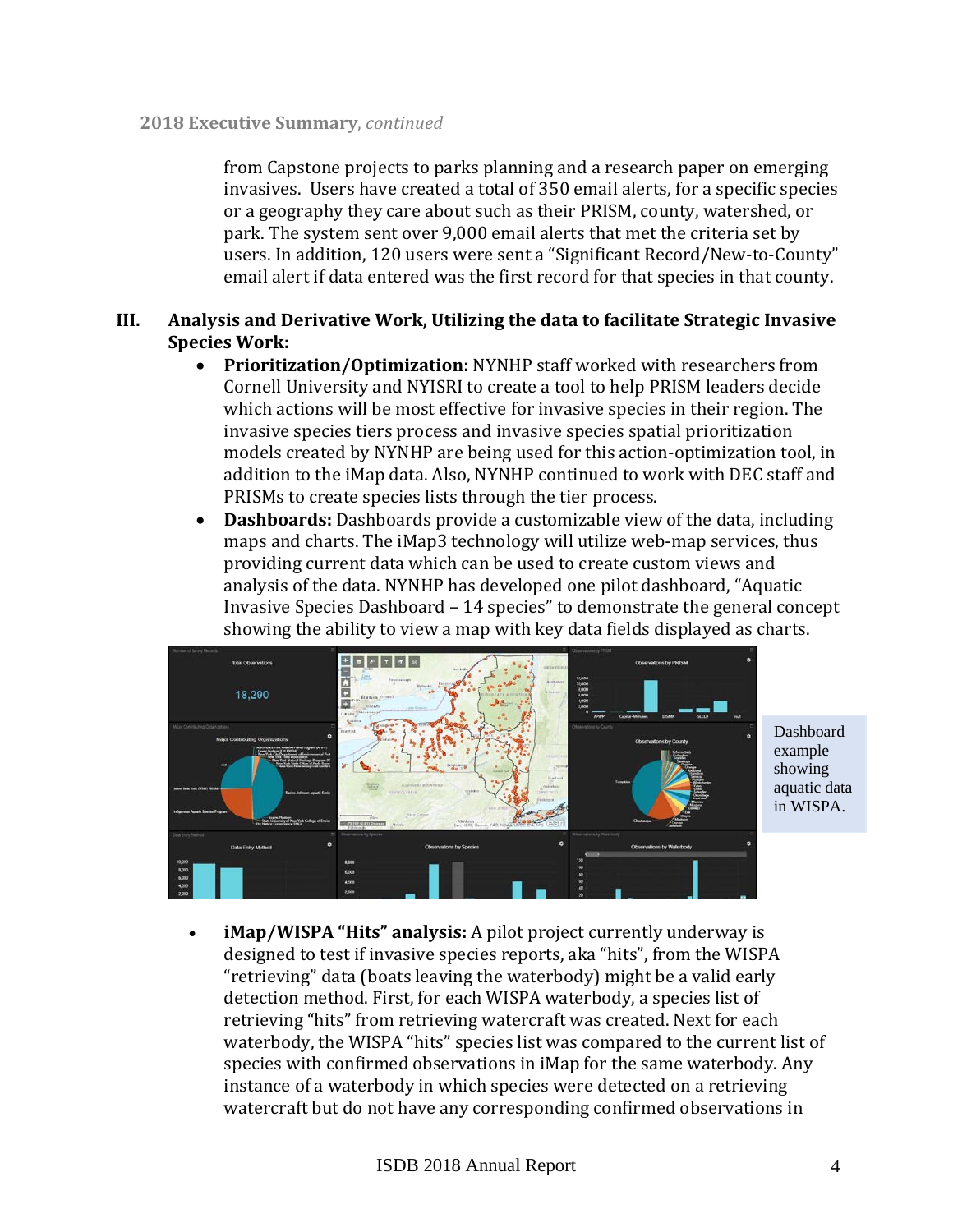iMapInvasives are considered "Leads-in-need-of-follow-up." A GIS layer will be created from this data showing these waterbodies in need of follow-up survey work. If, during the survey work, the "hit" species is determined to be present, then it can be documented by submitting an observation to iMap.



# **IV. Invasive Species Database Community Building, Outreach, and Networking**

**iMap Certified Trainers Network:** Brittney Rogers, SUNY ESF graduate student, continued to lead the extremely successful iMap Certified Trainers Network. In 2018, two out of every five initial training attendees have become certified trainers and hosted a total of 60 in-person trainings across New York. Through the efforts of the Network, over 650 attendees were trained or retrained, resulting in many new data contributions to iMapInvasives. 



iMap Certified Trainers in attendance at the 2018 CCE Invasive Species Ins-service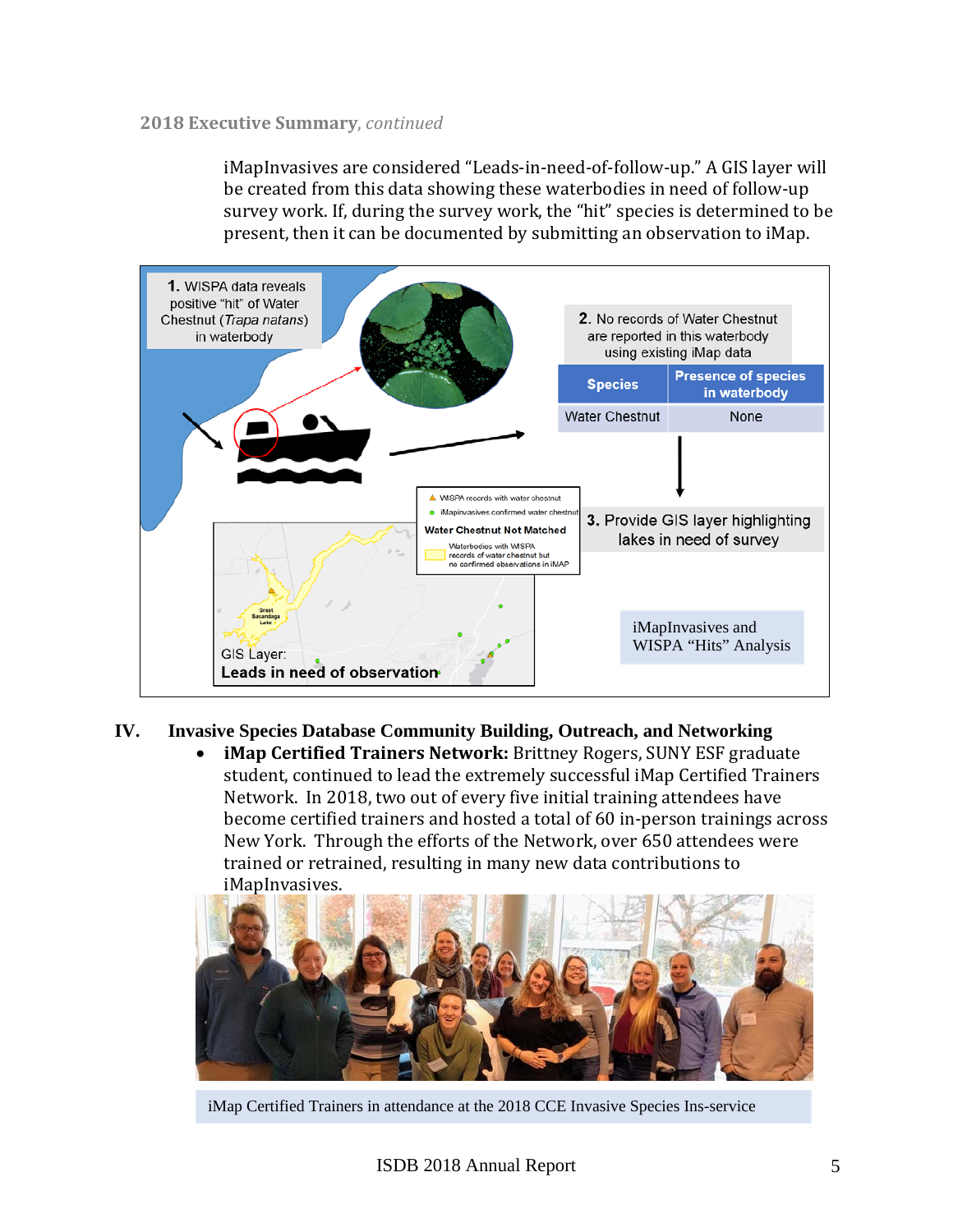- **Informational website** (separate from the iMap database): www.nyimapinvasives.org Redesigned the NY iMapInvasives informational website which provides training announcements, tutorials, and more; transitioned the informational website from a "Google classics" website to a "WIX" platform.
- **iMap Newsletter:** And in 2018, the first NY iMapInvasives newsletter was produced, distributed via email, and posted online: www.nyimapinvasives.org/newsletters
- **NY Invasive Species Curriculum Committee:** Participated with NYS DEC, BOCES and others to develop an invasive species curriculum for middle school students. Led the iMap training for the first official workshop, and the planning workshop in the spring.
- **"Stories from the Data":**
	- i. The third annual iMap Mapping Challenge was held as part of Invasive Species Awareness Week (ISAW). This year two species were highlighted: jumping worm and water chestnut. Thirty-two people participated on the webinar with 18 submitting observations and not-detected data; for a total of 53 records. Winners received species-relevant prizes and the trophies were passed to the PRISM



PRISM winners of the 2018 ISAW Mapping Challenge

Leaders from the PRISM with the most records submitted, Lower Hudson (jumping worm) and Capital Mohawk (water chestnut).

- ii. Worked with DEC Division of Lands and Forest to establish a process for incoming spotted lanternfly (SLF) reports. Received several public reports of SLF following media blitzes and worked with DEC staff to follow-up with submitters. We also added a question to the iMap Mobile app: when an observation for tree-of-heaven is submitted, the user is asked the diameter of the tree.
- iii. Continued to collaborate with the NYS Hemlock Initiative. A custom field data collection tool, utilizing Survey123 and Collector, is under development and will provide fields specific to forest health survey work. In 2018, 366 HWA observations and 611 "not-detected" records were submitted to iMap.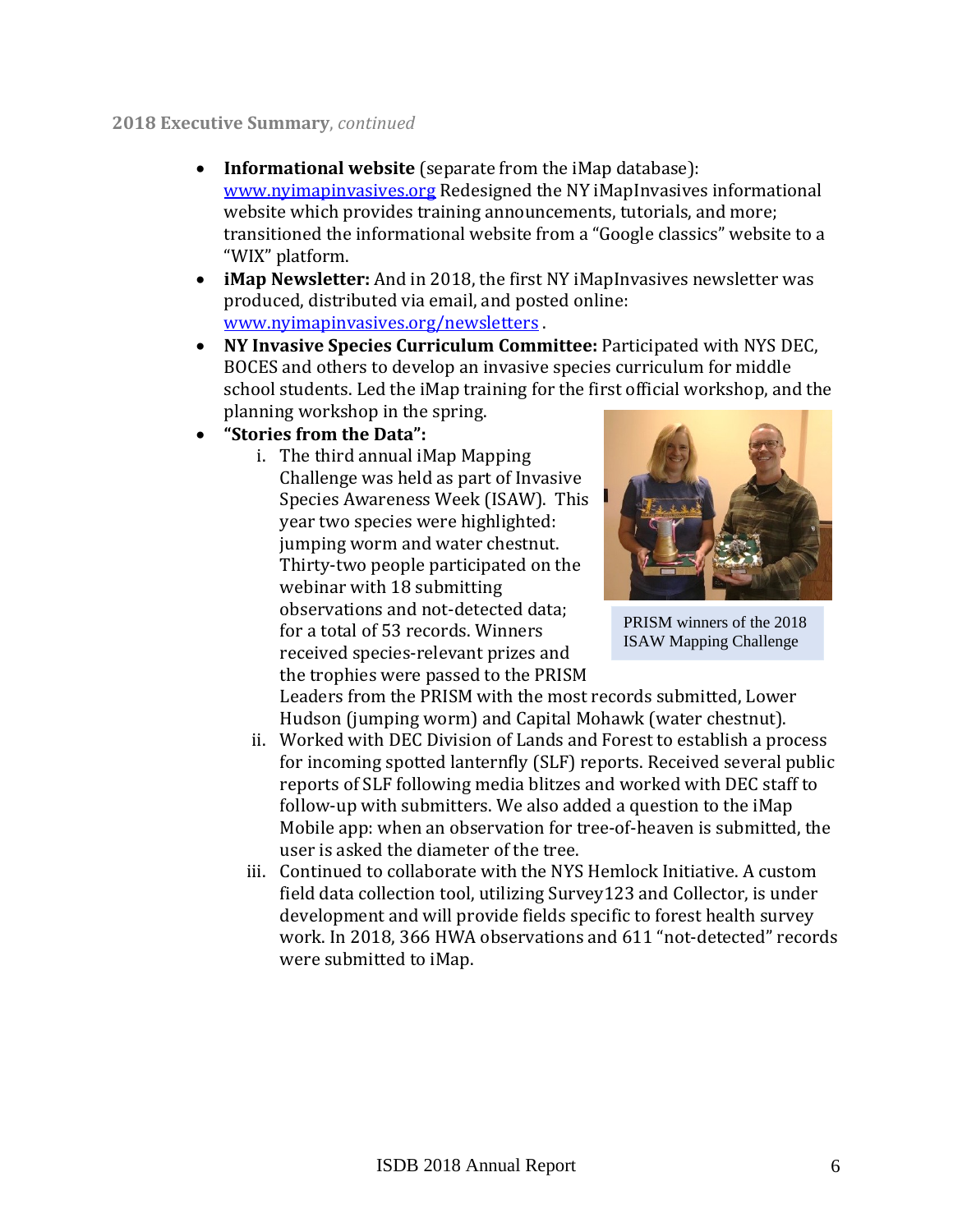# **Acronyms used in this document**

| BBA             | <b>Breeding Bird Atlas</b>                                                    |
|-----------------|-------------------------------------------------------------------------------|
| CCE             | <b>Cornell Cooperative Extension</b>                                          |
| CTN             | <b>Certified Trainers Network</b>                                             |
| DEC             | Department of Environmental Conservation                                      |
| <b>EDDMapS</b>  | Early Detection Database Mapping System                                       |
| ED/RR           | Early Detection/Rapid Response                                                |
| EAB             | <b>Emerald Ash Borer</b>                                                      |
| EPF             | <b>Environmental Protection Fund</b>                                          |
| Esri            | Environmental Systems Research Institute                                      |
| FNAI            | Florida Natural Areas Inventory                                               |
| FREAC           | Florida Resources and Environmental Analysis Center, Florida State University |
| FSU             | Florida State University                                                      |
| GIS             | Geographic Information Systems                                                |
| HPA             | <b>Highly Probable Areas</b>                                                  |
| HWA             | Hemlock Wooly Adelgid                                                         |
| IPMDAT          | <b>Invasive Plant Management Decision Analysis Tool</b>                       |
| ISAW            | <b>Invasive Species Awareness Week</b>                                        |
| ISEHB           | Invasive Species and Ecosystem Health Bureau at NYS DEC                       |
| ISC             | Invasive Species Council                                                      |
| ISDB            | <b>Invasive Species Database</b>                                              |
| ISPZ            | <b>Invasive Species Prevention Zones</b>                                      |
| ISRI            | Invasive Species Research Institute at Cornell                                |
| LPO             | Lead Partner Organization                                                     |
| NYNHP           | New York Natural Heritage Program                                             |
| NYPAD           | New York Protected Area Database                                              |
| NYSDAM          | NYS Department of Agriculture and Markets                                     |
| NYSDEC          | New York State Department of Environmental Conservation                       |
| NYS EPF         | New York State Environmental Protection Fund                                  |
| NYISRI          | NY Invasive Species Research Institute                                        |
| NYS OPRHP       | New York State Office of Parks, Recreation, and Historic Preservation         |
| ODK             | Open Data Kit                                                                 |
| PRISM           | Partnership for Regional Invasive Species Management                          |
| RIT             | Rochester Institute of Technology                                             |
| <b>SUNY ESF</b> | State University of New York College of Environmental Science and Forestry    |
| TNC             | The Nature Conservancy                                                        |
| TNC-GIST        | The Nature Conservancy – Global Invasive Species Team                         |
| TTT             | Train-the-trainer                                                             |
| USGS-NAS        | United States Geologic Survey - Non-indigenous Aquatic Species database       |
| US FWS          | United State Fish and Wildlife Service                                        |
| WISPA           | Watercraft Inspection Stewards Program App                                    |
|                 |                                                                               |

# **BACKGROUND** *See Scope of Work*

#### **GOALS for the Invasive Species Database, 2017 to 2022**

I. Information Management System: *i*MapInvasives 3

*Provide valuable mobile and online tools for stakeholders that leverage current mapping technology through a redesign of the iMapInvasives interface and backend database.* 

II. Invasive Species Data and System Data

*Continue to build and serve high-quality datasets for stakeholders to use for strategic decision-making and prioritization.* 

# III. Analyses and Derivative Products

*Create analytical tools and products derived from the invasive species data that help advance the work of stakeholders and lead to strategic decision-making.* 

IV. Invasive Species Database Community Building, Outreach & Networking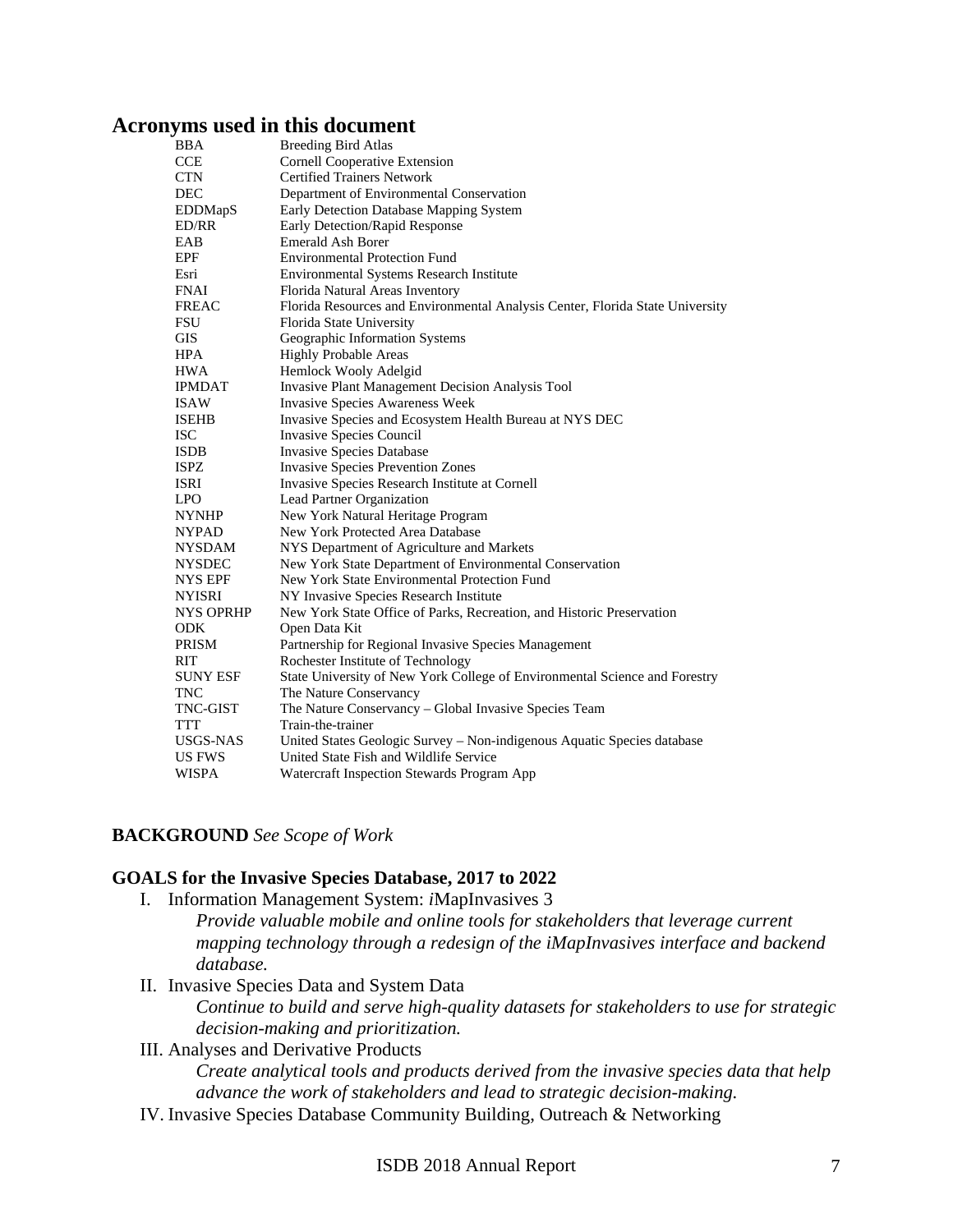*Increase the early detection capacity of NYS by building a community around the database through trainings, outreach and networking, and contributing to a statewide symposium.* 

### **Audiences served**

- NY ISC Agencies Meet regularly with NYS ISC Agencies; develop and implement ways that iMap can assist their staff with their agency work such as specific apps or special trainings for their staff. For interested agencies, serve specific iMap data to agency internal servers, filtered as appropriate for their agency needs
- Citizen/Professional Scientist Expand Early Detection capacity through communitybuilding activities, especially utilizing technology and/or social media; build community of Trained Trainers to conduct *i*MapInvasives Trainings statewide, e.g., iMap Certified Trainers Network
- Natural Resource Managers Develop *i*MapInvasives 3.0. Expand field data collection tools (mobile devices); develop/enhance methods to assist the site-level management needs such as a Spatial Prioritization Tool; continue to maintain the Invasive Plant Management Decision Analysis Tool
- Decision-Makers Develop and enhance analysis and derivative products such as Reports/Dashboards; and develop/enhance a Spatial Prioritization Tool; update the Invasive Plant Management Decision Analysis Tool and more build direct relationships
- Specific User Groups: Develop custom apps, web/mobile, as appropriate, for specific user groups, such as regional groups, lake associations, hiking organizations, speciesspecific, etc.
- Regional, National, Global Invasive Species Efforts serve generalized iMap data via static data exchanges and web map services (coming in iMap3) for consumption by other databases such as USGS NAS and EDDMaps.
- All In partnership with NYS DEC Bureau of Invasive Species and Ecosystem Health, and NY Invasive Species Research Institute (ISRI), contribute to statewide Invasive Species Symposiums

# **2018 Actions by Task**

# **Goal I: Information Management System:** *i***MapInvasives** [And WISPA]

- **1. Develop** *i***MapInvasives3** [and WISPA update]
- NatureServe continued development work for the *i*MapInvasives3 online database through the contract managed by NYNHP and SUNY ESF. Monthly iMap3 Project Team calls were held, and weekly focused webinars were also conducted. Two in-person meetings were held, one in Arlington, VA, and one in conjunction with the Northeast Natural Heritage Conference, held in western Pennsylvania.
- NYNHP staff, together with other LPOs and NatureServe staff, continued the process of closely evaluating each field and each domain value table for the fields in the current iMap database as well as fields and domain values being used with the current Survey123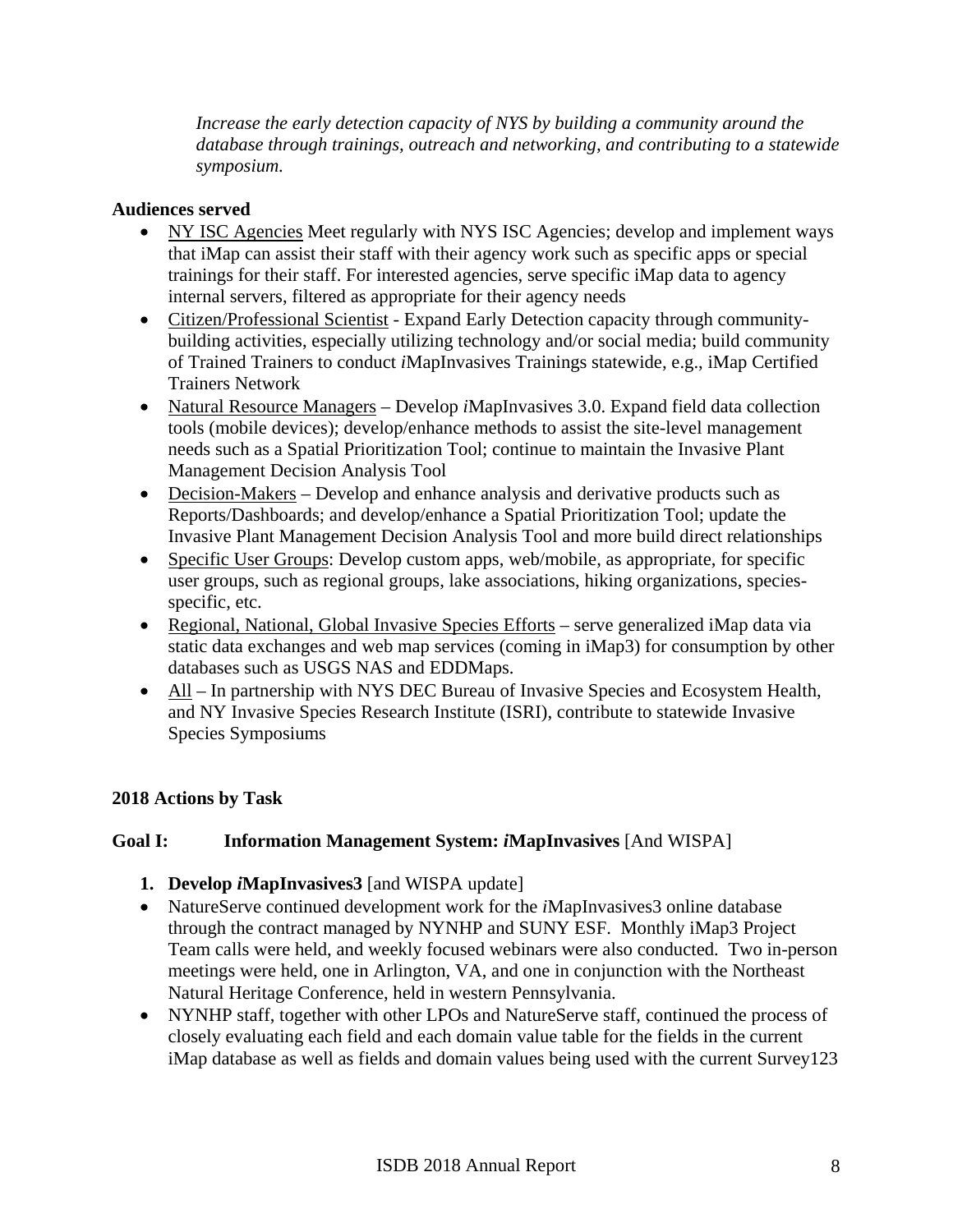apps (e.g. OAT, Observation-Assessment-Treatment, and SAS, Simple-Aquatic-Survey). The back-end database was finalized.

- The iMap "classic" mobile app will be modified to submit data into iMap3; initial programming and testing for this has been undertaken by the GIS Applications Developer, in coordination with the NatureServe programmers.
- Pilot Survey123 apps *see Executive Summary*
- NYNHP staff met with APIPP staff to learn more about the mobile field data collection tool developed by The Nature Conservancy, "IPMMS". The Invasive Plant Management Monitoring System is an app developed using Esri's Collector app. The plan is to provide current season IPMMS data as a reference layer in iMap3, and to incorporate previous season's data into iMap3 via the bulk upload process.
- Watercraft Inspection Stewardship Program App (WISPA) *see Executive Summary*
- **2. Maintenance, User Feedback, Updates, and Testing for** *i***MapInvasives3 (iMap3) version updates** 
	- This year, the GIS Applications Developer completed the transition of the iMap "classic" mobile app programming from the volunteer to NYNHP staff. Version 2.0.48 of the classic iMap mobile app was available for users in the app store and the play store. One of the enhancements requested by the user feedback group, the ability to store and use photos from the device library, was part of this release. In addition, the update included modifications to improve overall stability and usability and improved compatibility with the latest iPhone models.
	- Approximately 100 users, about half from NY, and half from other jurisdictions, agreed to participate with the ad-hoc iMap3 User Interface Feedback group. This invitation to review the user interface was extended to DEC staff actively using iMap and staff from each PRISM, in addition to many other partners across the state. Feedback will be gathered via online surveys; each survey will be focused on a specific piece of the iMap3 functionality. The first online survey, focused on the "Create Record" functionality, was designed and emailed to the UI Feedback group. The feedback was reviewed by NYNHP staff and grouped into three categories:
		- A. **Minor modifications** proposed for iMap 3.0;
		- **B. Suggestions for Future:** good suggestions, outside the scope-of-work for the iMap3 contract **–** hold for consideration in future functionality work;
		- C. **Unsupported** suggestions, either philosophically or monetarily.

Items from group "A" have been communicated to the NatureServe Programmers.

# **Goal II: Invasive Species Data and System Data**

- **3. Invasive Species Data into iMap** For 2018 numbers, *see Statewide Metrics*.
	- Work continued on the machine-learning Google street view images project with RIT, and assistance from several partners including the Siena College intern and Capital Mohawk PRISM staff.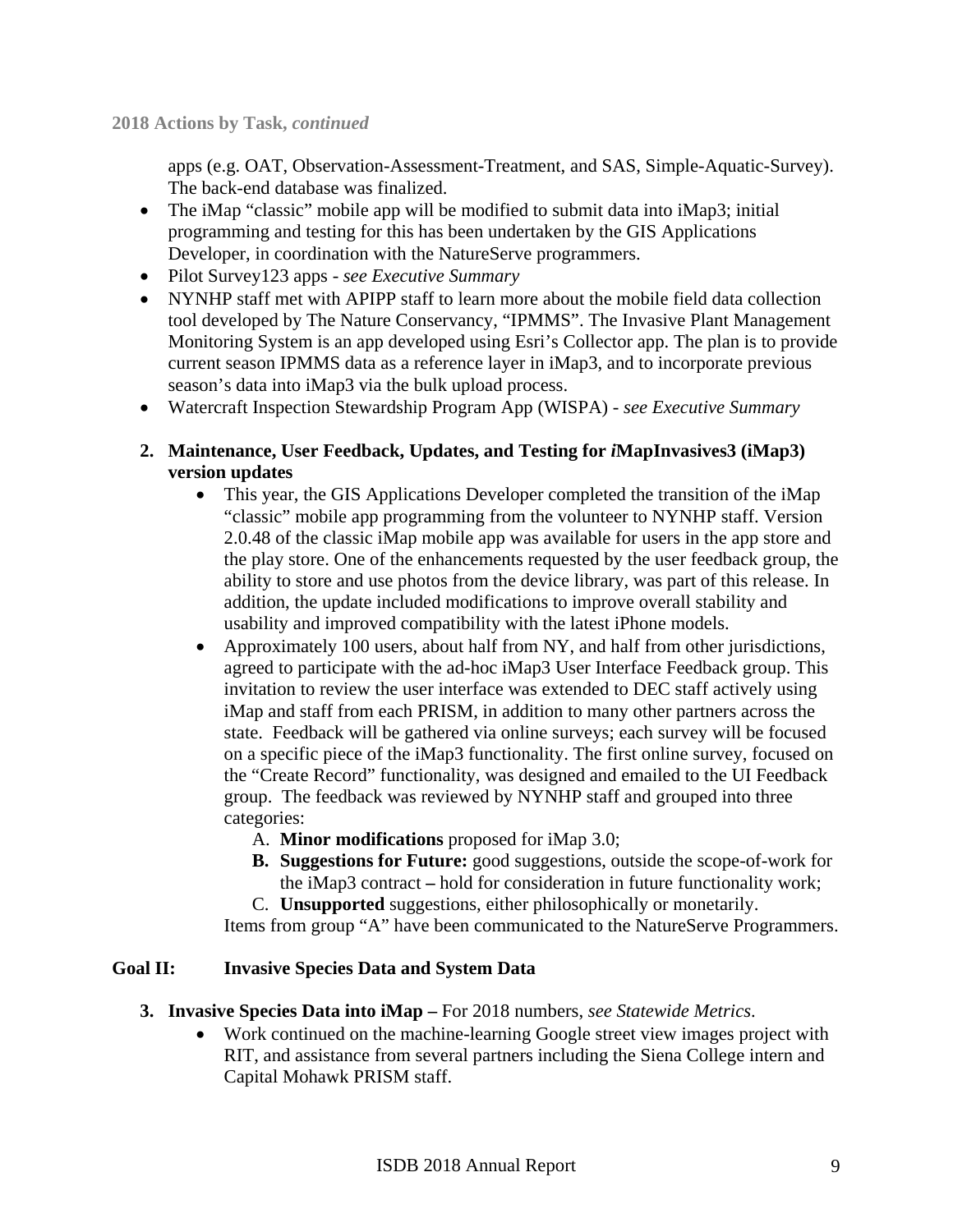**2018 Actions by Task,** *continued* 

- The short-term database assistant has been working on several datasets that will be bulk uploaded into iMap3:
	- o APIPP terrestrial from IPMMS
	- o CRISP campground data
	- o CRISP EDRR data
	- o CRISP HWA data
	- o Finger Lakes PRISM water chestnut Strike Team data
	- o Great Lakes Center slender false brome data
	- o NYS DEC Giant Hogweed 2015-2018 (observations and treatment)
	- o NYS DEC Urban Street Tree data from various cities/towns/counties (selected datasets)
	- o NYBG The New York Botanical Garden
	- o SUNY Potsdam purple loosestrife data
	- o Regional Inlet Invasive Plant Program (RIIPP), Japanese Knotweed data
	- o USDA Forest Service Forest Inventory Analysis dataset
	- o USGS NAS observations
- **4. Maintain, Review, and Quality Control the Invasive Species Data** *see Executive Summary*
- 5. **Maintain, Review, and Quality Control the System Data**  Over 1,850 new user accounts were created in a timely fashion, including user accounts for iMap trainings conducted by iMap Certified Trainers.
- **6. Serve Invasive Species Data through many different platforms** The current iMapInvasives website was maintained. NYNHP staff continued work with NatureServe staff to set specific details for the web map services that will be served from iMap3.

# **Goal III: Analysis and Derivative products**

- **7. Queries & Reports, including year-end reports** Several audience-specific handouts were created including one for the Hemlock Initiative, and one for municipalities about collecting data on giant hogweed and wild parsnip. In addition, year-end reports were created for each PRISM Leader.
- **8. Email alert system** *See Statewide Metrics and Executive Summary*
- **9. Operational Dashboards/Insights** A dashboard view of the Watercraft Inspection Stewards Program App (WISPA) was created, reviewed by partners, and implemented. The data displayed is connected directly to current/live WISPA data and includes information for 14 key aquatic invasives. The link was shared with the WISPA Lead for each participating organization; and the dashboard was monitored regularly by the WISPA Intern.
- **10. Other ways to engage and increase participation from citizen scientists** Participated with NYS Parks in an online workshop for high school teachers planning to map invasive species with their classes through the "ESF in the Classroom" program.
- **11. Spatial Prioritization/Species Prioritization** Continued to work with the Cornell/NYISRI team who is creating an optimization tool for the state. Worked with the DEC IS Response and Management Coordinator and the NYNHP botanist to develop a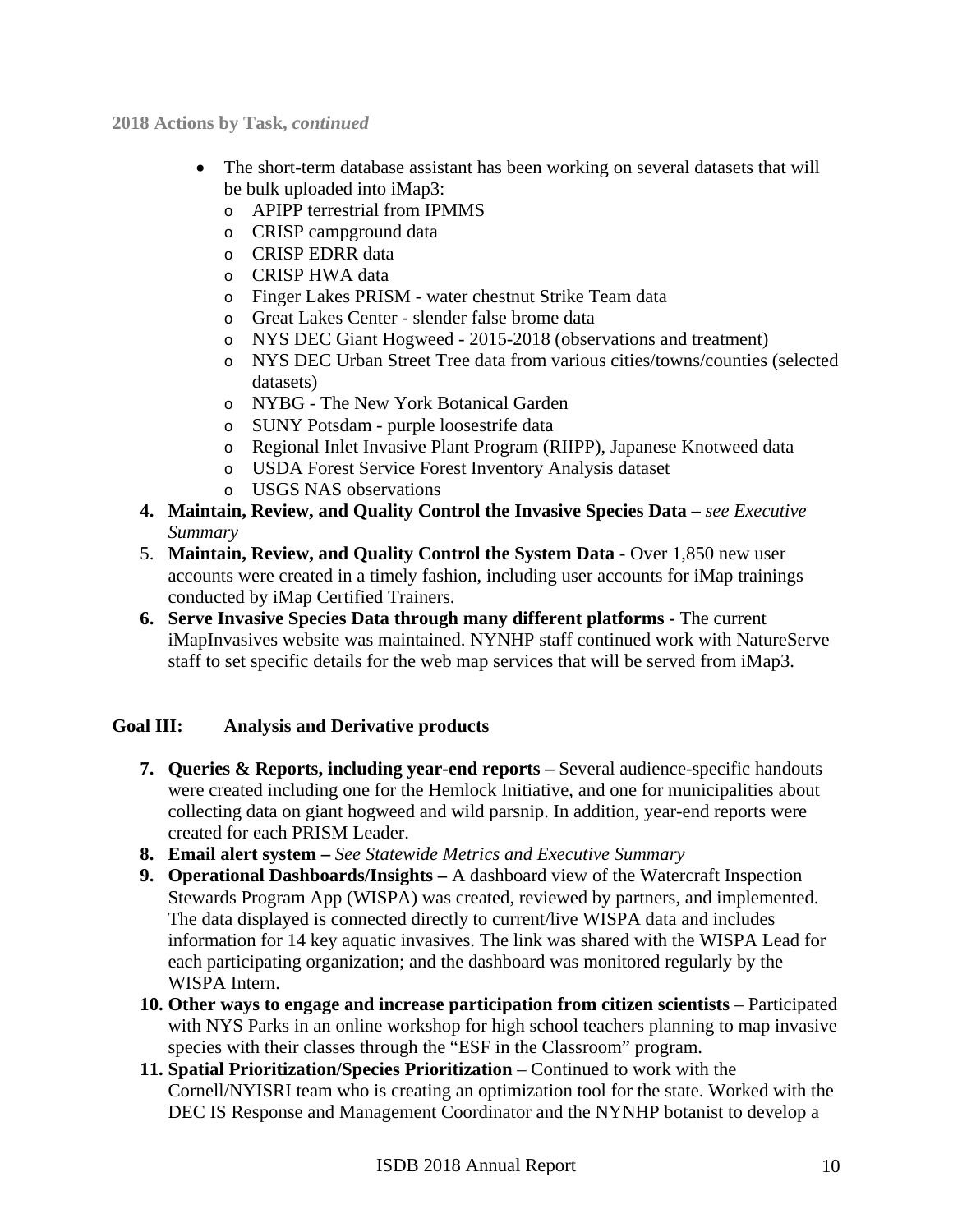draft terrestrial plant list for the species tiers process at the state level. Provided feedback to the Finger Lakes PRISM on their species tiers classification.

- **12. Updated Invasive Plant Management Decision Analysis Tool (IPMDAT)**  Key elements of the Invasive Plant Management Decision Analysis Tool will be incorporated into the Optimization Tool being developed by Cornell/NYISRI mentioned in the Executive Summary.
- 13. **GIS Services** NYNHP staff and Sea Grant staff discussed options for providing species distribution maps for NYIS.info. A custom GIS report for observation and assessment data for the Lower Hudson PRISM and a special summary report for SLELO were created.

# **Goal IV: Invasive Species Database Community Building, Outreach & Networking**

#### **14. Continue to expand the early detection network surrounding the database**

**Trainings** – 99 iMap trainings were held across the state by a mix of NYNHP staff (48 trainings) and partner organizations (51 trainings), many of which are certified iMap trainers. Key trainings included:

- 9th Annual Statewide iMap Spring Training Blitz trainings were held in each PRISM by NYNHP staff with extra sessions coordinated with help from PRISM leaders and partners. A second blitz training for SLELO was held and conducted by an iMap Certified Trainer.
- NYS OPRHP Parks Strike Team summer crew trained on iMap data entry and use of Survey123 OAT field data collection tool.
- Mapping Challenge the 3rd annual mapping challenge webinar was held to train users to enter water chestnut or jumping worm search efforts into iMap.
- The Certified Trainers Network, a train-the-trainer approach to increasing awareness and use of iMapInvasives, was facilitated by SUNY ESF graduate student Brittney Rogers in coordination with the iMapInvasives team. 11 Certified Trainers Network webinars, attended by 150 people, were held. Participants are required to lead an iMap training to complete their certification process.
- 3 WISPA trainings were held for Watercraft Inspection Steward Programs by NYNHP staff, plus additional trainings were held by partner organizations.

# **Media Content**

- Informational website *see Executive Summary*
- Instagram the Education & Outreach summer intern created an "NYiMapInvasives" Instagram account and posted regularly throughout the summer (33 posts in 2018).
- Brittney Rogers' work on the iMap Certified Trainer's Network was featured on the SUNY ESF "Going Green" news segment that aired across the state.

# **Outreach to Target Audiences**

• Invasive Species Awareness Week (ISAW) – The iMap Education & Outreach Intern participated in NYS DEC ISAW planning meetings; the 3<sup>rd</sup> annual iMap mapping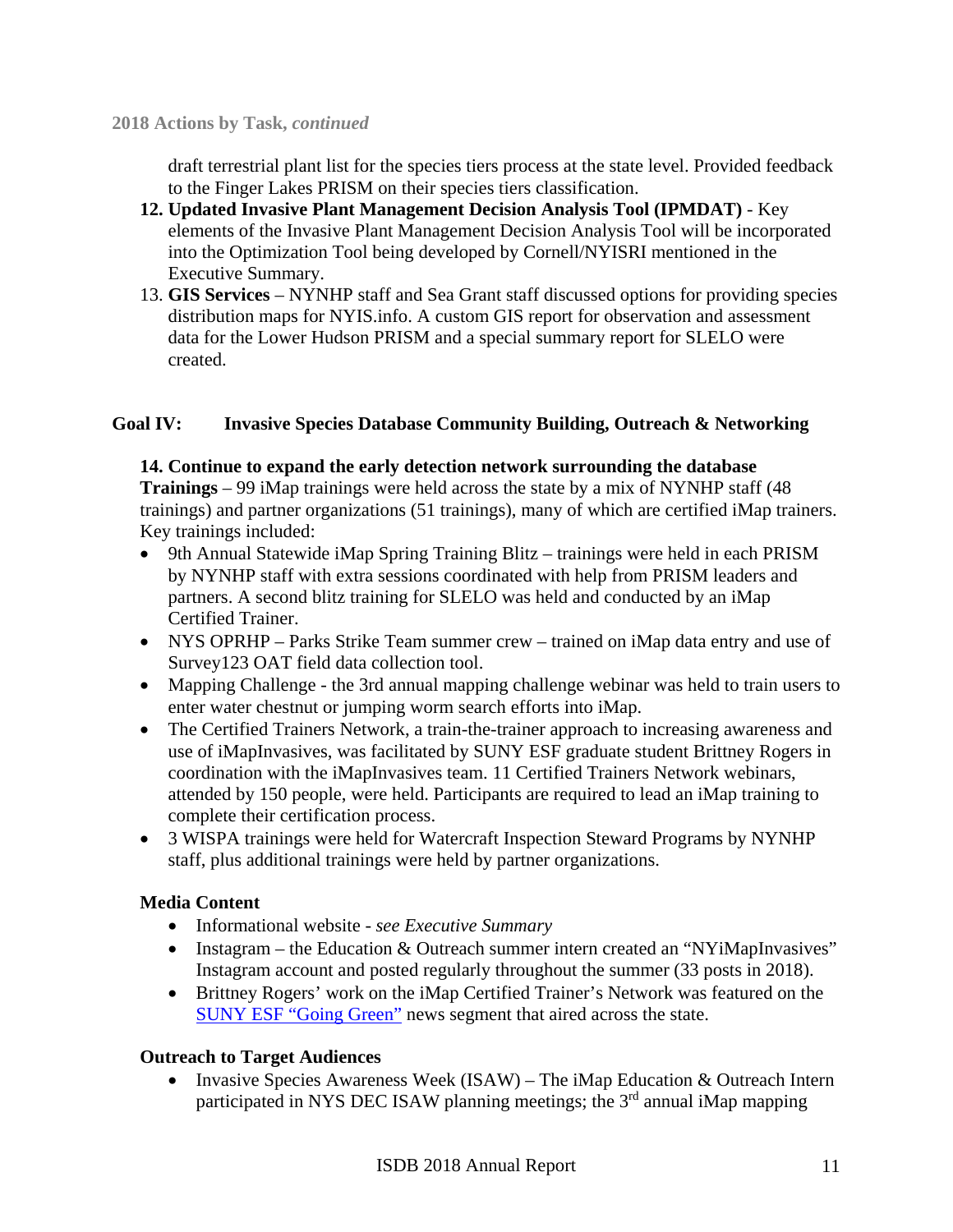challenge was held; NYNHP staff assisted with an ISAW event at Thacher State Park which included an iMap training by an iMap Certified Trainer, and an iMapInvasives table was manned at the Empire Plaza Farmer's Market.

- NY Local Government NYNHP staff, in partnership with the Capital-Mohawk PRISM, and the Town of Colonie, worked with two Siena College Interns on local projects. One intern used the Google street image work for a small section of Colonie near the Albany Pine Bush Preserve to map Japanese knotweed, and the other intern conducted invasive species inventory work on a new Mohawk Hudson Conservancy preserve. Both students gave presentations about their work at a Town of Colonie Conservation Advisory Committee meeting on April 5<sup>th</sup>.
- Colleges and Universities
	- o DEC-ESF Interns: Two summer interns were hired through the DEC-ESF Internship program, a WISPA intern, and an Education & Outreach intern.
	- o The RIT iMap Capstone project completed the fifth year of the partnership. The Finger Lakes PRISM will be the next five-year partner working with RIT on invasives projects. NYNHP supported this Capstone group with iMap Train-the-trainer work, and design support of an iMap User survey.
	- o Lectures to five college classes (3 at SUNY Cobleskill, SUNY Cortland, and Cornell University).
	- o The SUNY ESF iMap graduate student taught a semester-long course offered to ESF students about citizen science.
	- o Provided guidance to Siena college students working on an invasive species survey for the Town of Colonie and Cap-Mo PRISM.
- DEC Invasive Species Curriculum Workgroup *see Executive Summary*

#### **15. Maintain relevancy of database by building relationships with stakeholder groups**

- **User Feedback Group** Held two in-person user feedback meetings, a spring meeting in Albany, and a fall meeting at SUNY ESF. Both were well-attended and provided valuable feedback to NYNHP staff.
- **Ad-hoc iMap3 User Interface Feedback Group** Established an ad-hoc iMap3 User Interface Feedback Group to provide specific, targeted feedback on selected parts of the iMap3 user interface.

# **Meet with key stakeholders**

- o Participated on the NYS DOT Swallowwort Biocontrol Technical Advisory **Committee**
- o Met with NYS Parks staff to discuss specific details of the OAT app
- o Met with NYS Hemlock Initiative staff to discuss the Survey123 app for specific biocontrol monitoring fields
- o Met with the new NYS DAM Invasive species coordinator about agricultural data and data needs. Received first dataset officially from the agency to add to iMap.
- o Met with NYS DEC Forest Health staff to discuss data alignment and needs, especially for high profile forest pests.
- o Participated in kickoff meeting for an aquatic-specific invasive species spatial prioritization model to be created by NYNHP spatial modelling staff.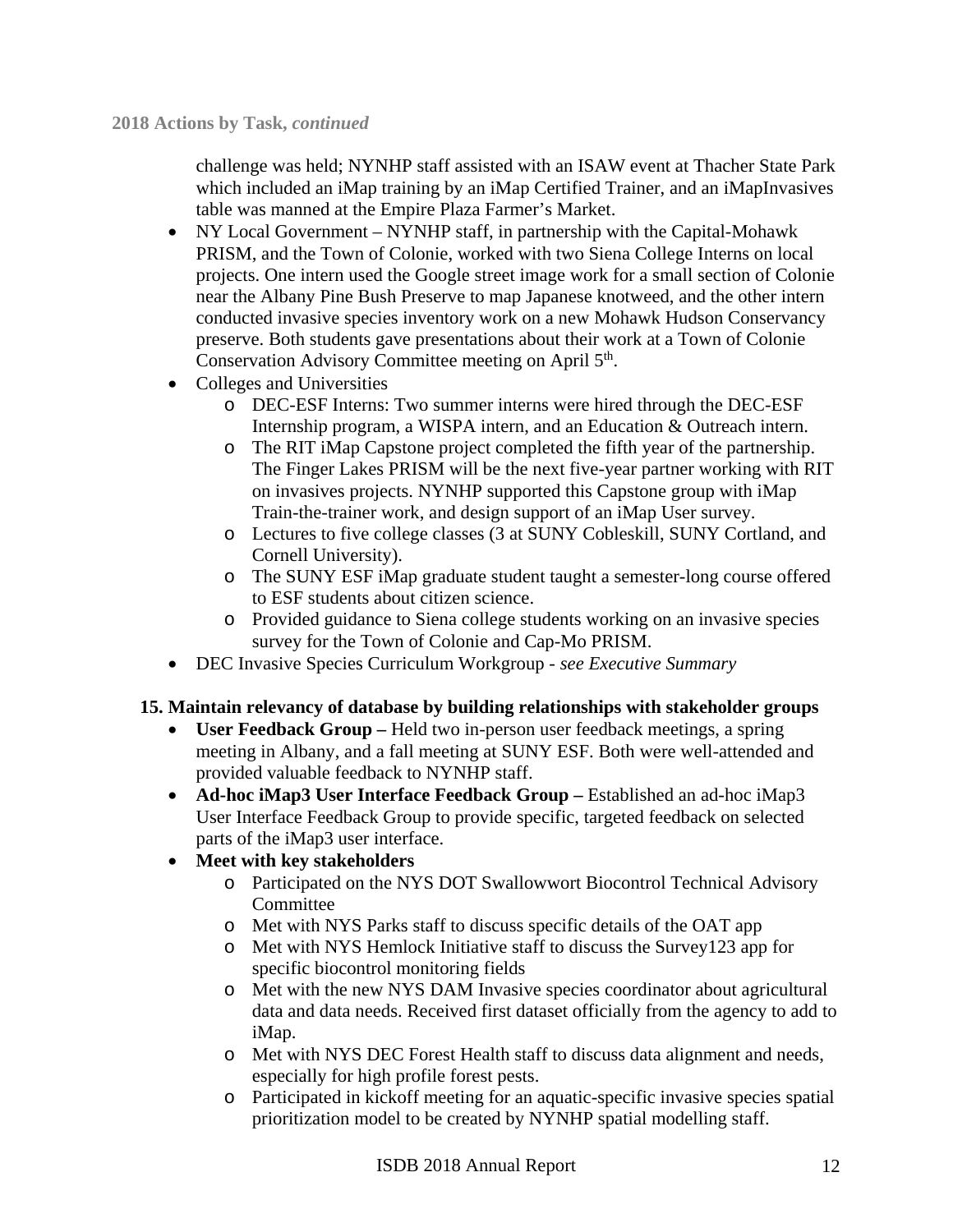#### **2018 Actions by Task,** *continued*

- **Stay aligned with PRISM goals** monitored list serves; attended several PRISM meetings, including Cap-Mo committee meetings (see table below); participated in quarterly PRISM Leader calls; participated on monthly PRISM webinars.
- **Beyond NY Borders** 
	- o iMapInvasives Network participated in Lead Partner Organization, Executive Committee, and Technical Advisory Committee calls. In addition, participated in several iMap3-specific calls and two in-person meetings with the iMap3 Project Team, one at NatureServe offices in Arlington, VA, the other at the Northeast Heritage Conference in Pennsylvania.
	- o Attended the North American Invasive Species Management Association Annual Meeting: presented about NY iMapInvasives work and attended discussions about national data standards with other big national databases (USGS BISON, USGS NAS, and EDDMaps)
	- o National Invasive Species Council submitted an application for Jennifer Dean to serve on the NISC Advisory Committee
	- o Northeast Natural History Conference Attended, presented a poster, had an iMap table, and organized a session, *Impact of Invasive Species on Native Biodiversity*
- **16. Biennial Invasive Species Symposiums** Participated in the Cornell In-Service, and presented a session on iMapInvasives and the Certified Trainers Network.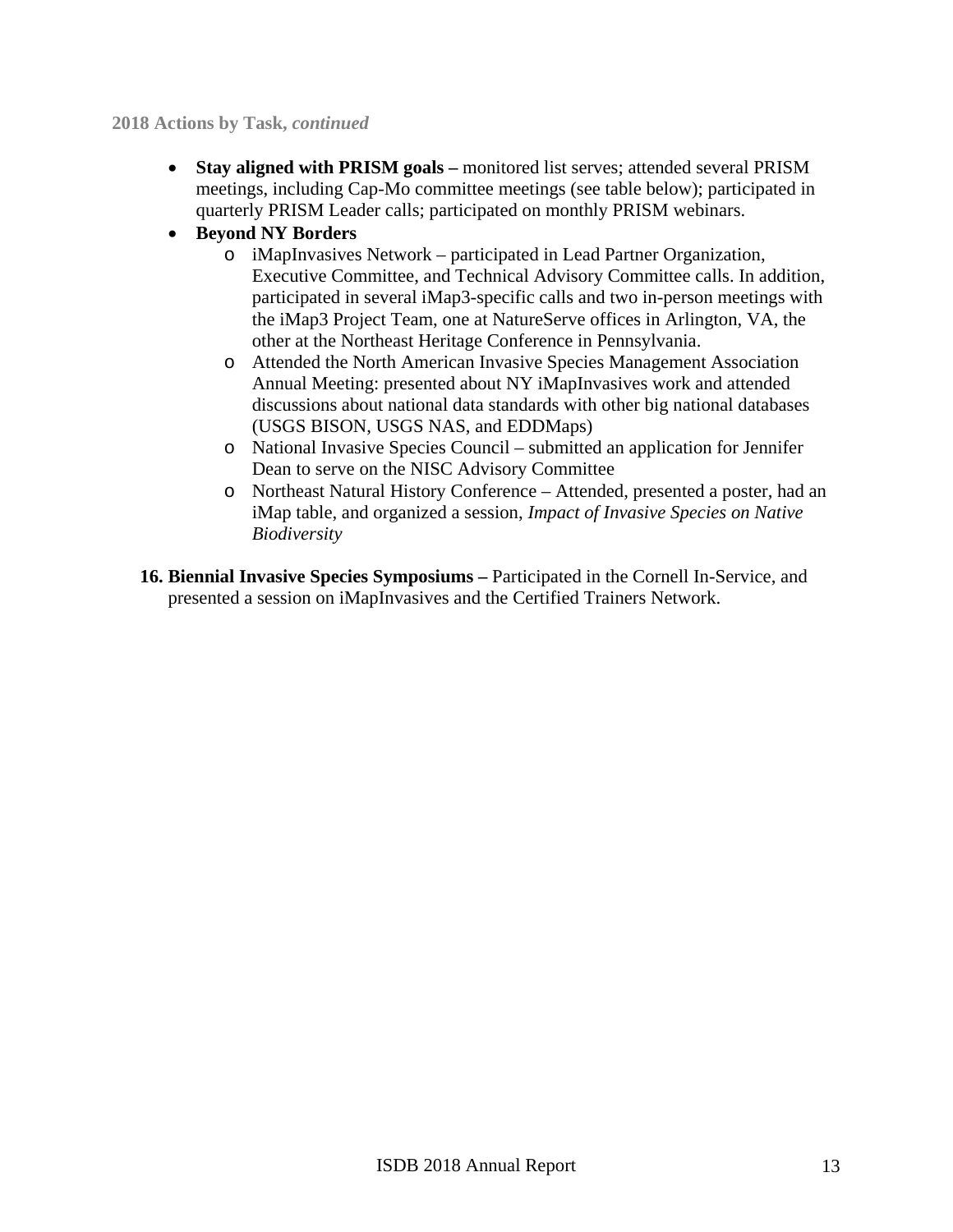# **Statewide Metrics**

# iMapInvasives Metrics (cumulative since 2010)

| <b>Observation</b><br><b>Records</b><br>(by type) | April 1, 2018 | <b>July 1, 2018</b> | Oct. 1, 2018 | Dec. 31, 2018 |
|---------------------------------------------------|---------------|---------------------|--------------|---------------|
| <b>Aquatic Animal</b>                             | 14,392        | 14,417              | 14,438       | 14,452        |
| <b>Terrestrial Animal</b>                         | 475           | 482                 | 520          | 521           |
| Insect                                            | 5,333         | 5,454               | 5,492        | 5,593         |
| <b>Aquatic Plant</b>                              | 23,526        | 23,603              | 23,682       | 23,721        |
| <b>Terrestrial Plant</b>                          | 150,305       | 152,560             | 156,160      | 156,980       |
| Not Detected: HWA                                 | 2,831         | 3,008               | 3,109        | 3,135         |
| Not Detected:<br>Spotted lanternfly               | 0             | 9                   | 162          | 170           |
| Not Detected:<br>Jumping worm                     | 0             | $\overline{2}$      | 12           | 12            |
| Not Detected:<br>Water chestnut                   | 29            | 30                  | 41           | 41            |
| <b>TOTAL</b>                                      | 196,891       | 199,565             | 203,616      | 204,625       |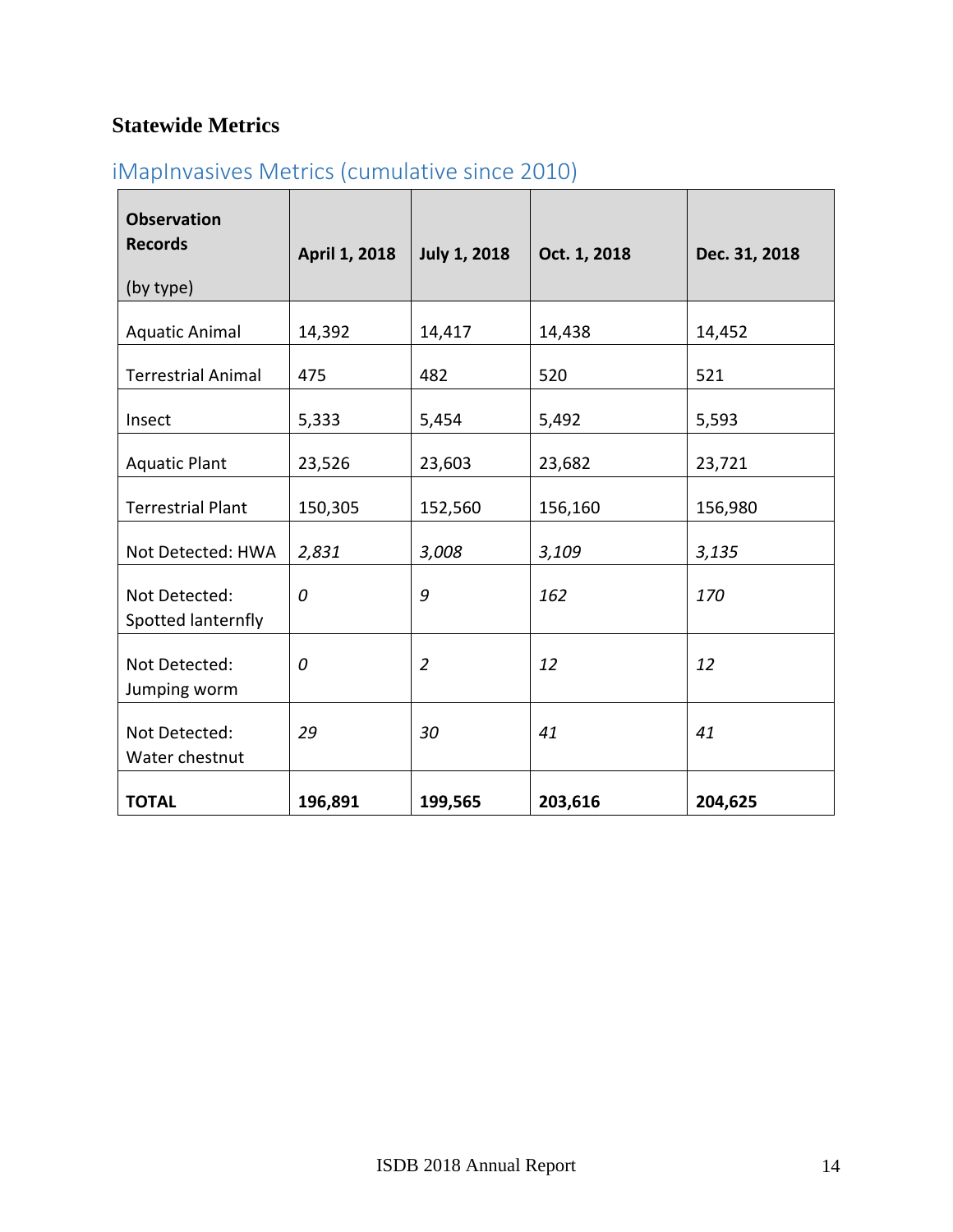| <b>Observation</b><br><b>Records</b><br>(by entry method) | April 1, 2018 | <b>July, 2018</b> | Oct. 1, 2018 | Dec. 31, 2018 |
|-----------------------------------------------------------|---------------|-------------------|--------------|---------------|
| <b>Bulk Upload</b>                                        | 150,784       | 150,784           | 150,784      | 150,784       |
| On-line                                                   | 36,766        | 37,146            | 38,652       | 39,095        |
| Mobile browser                                            | 271           | 292               | 309          | 311           |
| Mobile App                                                | 9,070         | 11,343            | 13,871       | 14,435        |
| <b>TOTAL</b>                                              | 196,891       | 199,565           | 203,616      | 204,625       |
| <b>Advanced data</b>                                      |               |                   |              |               |
| Survey                                                    | 1,405         | 1,409             | 1,421        | 1,443         |
| Treatment                                                 | 1,461         | 1,465             | 1,539        | 1,552         |
| Infestation<br>Management<br>Records                      | 75            | 75                | 75           | 75            |
| <b>OAT Records</b>                                        | 723           | 1,898             | 3,478        | 4,127         |

# iMapInvasives Metrics (cumulative since 2010)

| <b>Email Alerts</b> | <b>April 1, 2018</b> | <b>July 1, 2018</b> | Oct. 1, 2018 | Dec. 31, 2018 |
|---------------------|----------------------|---------------------|--------------|---------------|
| Email alerts in-    | 246                  | 270                 | 293          | 350           |
| place and active    |                      |                     |              |               |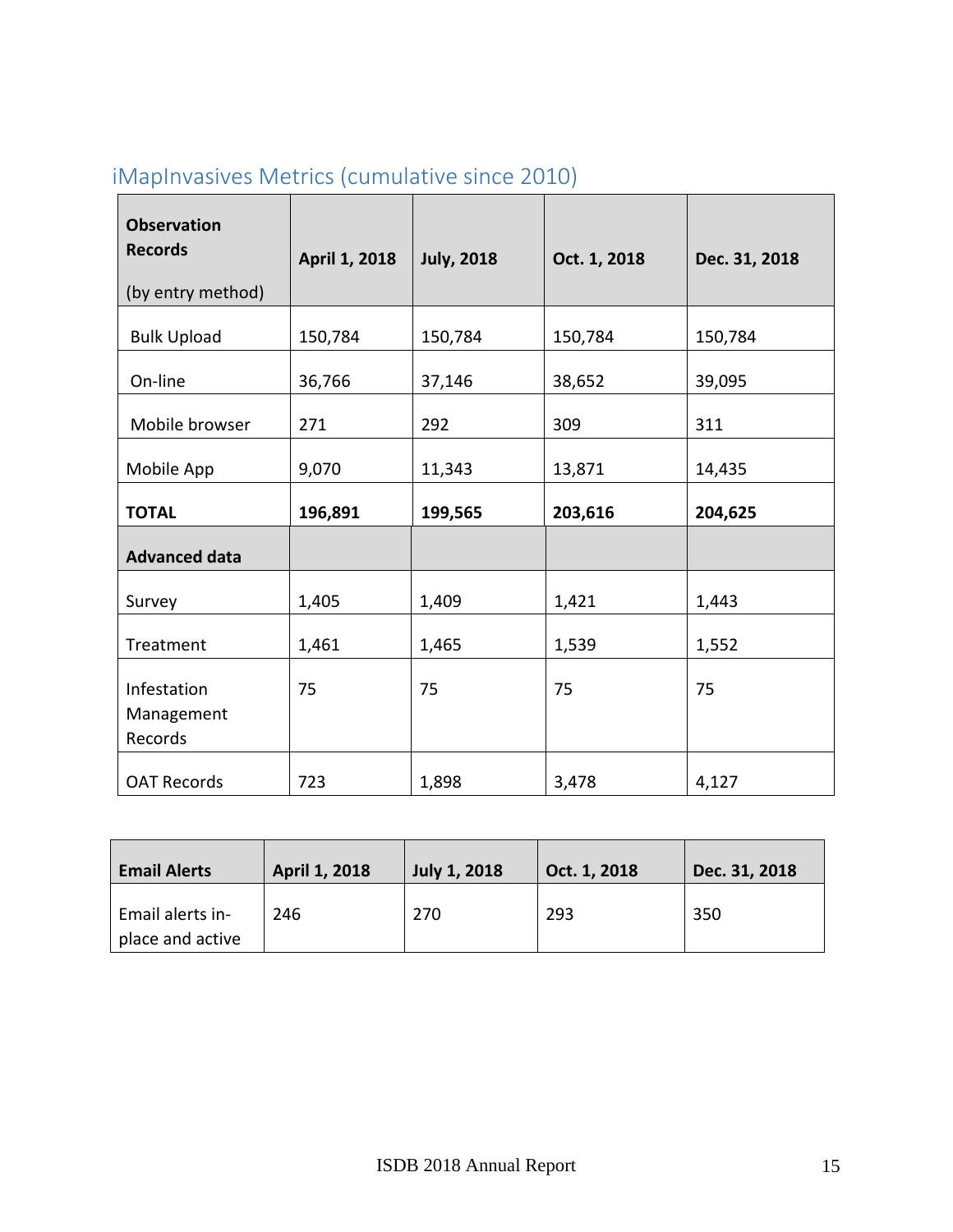|               | <b>Accounts</b><br><b>Requested</b> | <b>Projects</b> | <b>Species</b><br>Reported | <b>Users</b><br>entering data | <b>Organizations</b> |
|---------------|-------------------------------------|-----------------|----------------------------|-------------------------------|----------------------|
| April 1, 2018 | 133                                 | 32              | 49                         | 104                           | 33                   |
| July 1, 2018  | 269                                 | 71              | 142                        | 280                           | 82                   |
| Oct. 1 2018   | 225                                 | 104             | 200                        | 453                           | 116                  |
| Dec. 31 2018  | 95                                  | 112             | 223                        | 593                           | 133                  |

# iMapInvasives Metrics (cumulative by quarter, totals for 2018 only)

# 2018 Social Media Posts:

| <b>Month</b> | <b>FaceBook</b> | Instagram      |
|--------------|-----------------|----------------|
| January      | 3               |                |
| February     |                 |                |
| March        | 3               |                |
| April        |                 |                |
| May          |                 |                |
| June         | 6               | 8              |
| July         | 6               | 11             |
| August       | 3               |                |
| September    | 3               | $\overline{2}$ |
| October      | 4               | $\overline{2}$ |
| November     | 6               | 6              |
| December     |                 |                |
| <b>Total</b> |                 | 33             |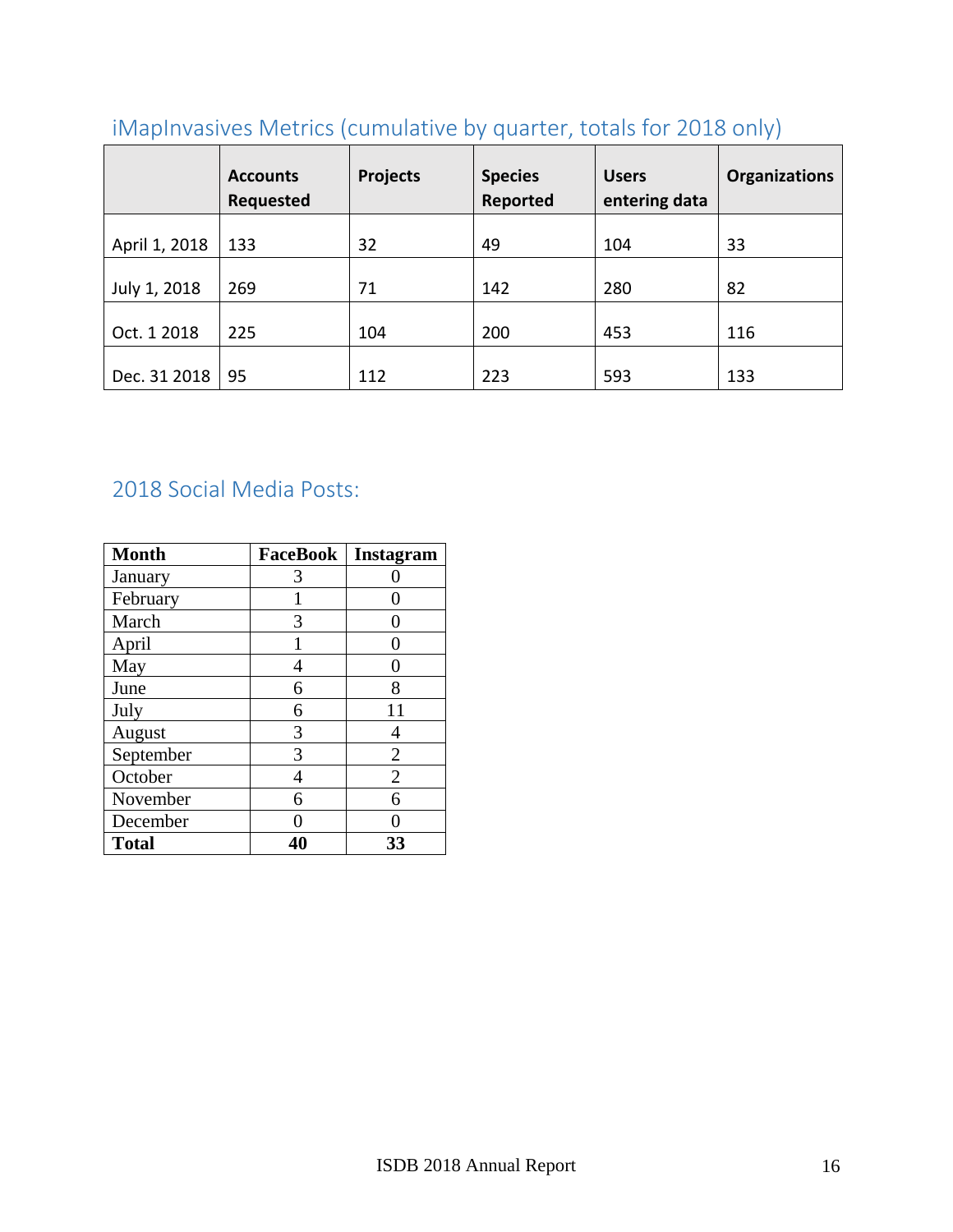# 2018 Event and Meeting Participation

| Name                                                 | Category             | Date          |
|------------------------------------------------------|----------------------|---------------|
| ESF in the High School                               | Presentation         | 3/29/2018     |
| Northeast Natural History Conference                 | Meeting/Presentation | $4/13 - 4/15$ |
| NYS Federation of Lake Associations                  | Meeting/Presentation | 5/1/2018      |
| <b>Invasive Species Mapping Challenge</b>            | Presentation         | 6/27/2018     |
| Huyck Preserve Public Lecture Series                 | Presentation         | 7/5/2018      |
| <b>ISAW Farmer's Market</b>                          | iMap Table           | 7/11/2018     |
| Northeast Regional Invasive Species & Climate Change | Meeting              | 7/12/2018     |
| <b>Management Symposium</b>                          |                      |               |
| Adirondack Lake Alliance Symposium                   | iMap Table           | 8/8/2018      |
| <b>NYS Geospatial Summit</b>                         | Meeting              | 9/26/2018     |
| NYS DEC - BOCES Invasives Species Curriculum         | Meeting/Presentation | 9/28/2018     |
| Workshop                                             |                      |               |
| North American Invasive Species Management           | Meeting/Presentation | 10/16/2018    |
| <b>Association Annual Meeting</b>                    |                      |               |
| NYS Outdoor Education Association Conference         | Meeting/Presentation | 10/20/2018    |
| Northeast Regional Natural Heritage Meeting          | Meeting/Presentation | 10/22/2018    |
| <b>Fall NEARC Meeting</b>                            | Meeting/Presentation | 10/29/2018    |
| CCE Invasive Species In-service Conference           | Meeting/Presentation | 11/13/2018    |
| NYS HWA Manager's Meeting                            | Meeting              | 12/7/2018     |
| iMap Certified Trainers Network Webinar              | Presentation         | 12/19/2018    |
| PRISM monthly calls                                  | iMap Updates         | Monthly       |
| <b>NYS ISC Meetings</b>                              | iMap Updates         | Quarterly     |
| <b>NYS ISAC</b>                                      | Meeting              | Quarterly     |
| PRISM Leader Calls                                   | iMap Updates         | Quarterly     |

# 2018 Custom Reports and Flyers

Flyers

- 1. Custom Wild Parsnip/Giant Hogweed handout for municipalities. It was customized for the Town of Ancram per their request.
- 2. Hemlock Woolly Adelgid flyer, observed and not-detected for Hemlock Initiative partners meeting

# Reports

- 1. SLELO- October 2018- YTD Metrics for Partner Meeting
- 2. Lower Hudson- November 2018- Observation and Assessment shapefiles created for partner meeting.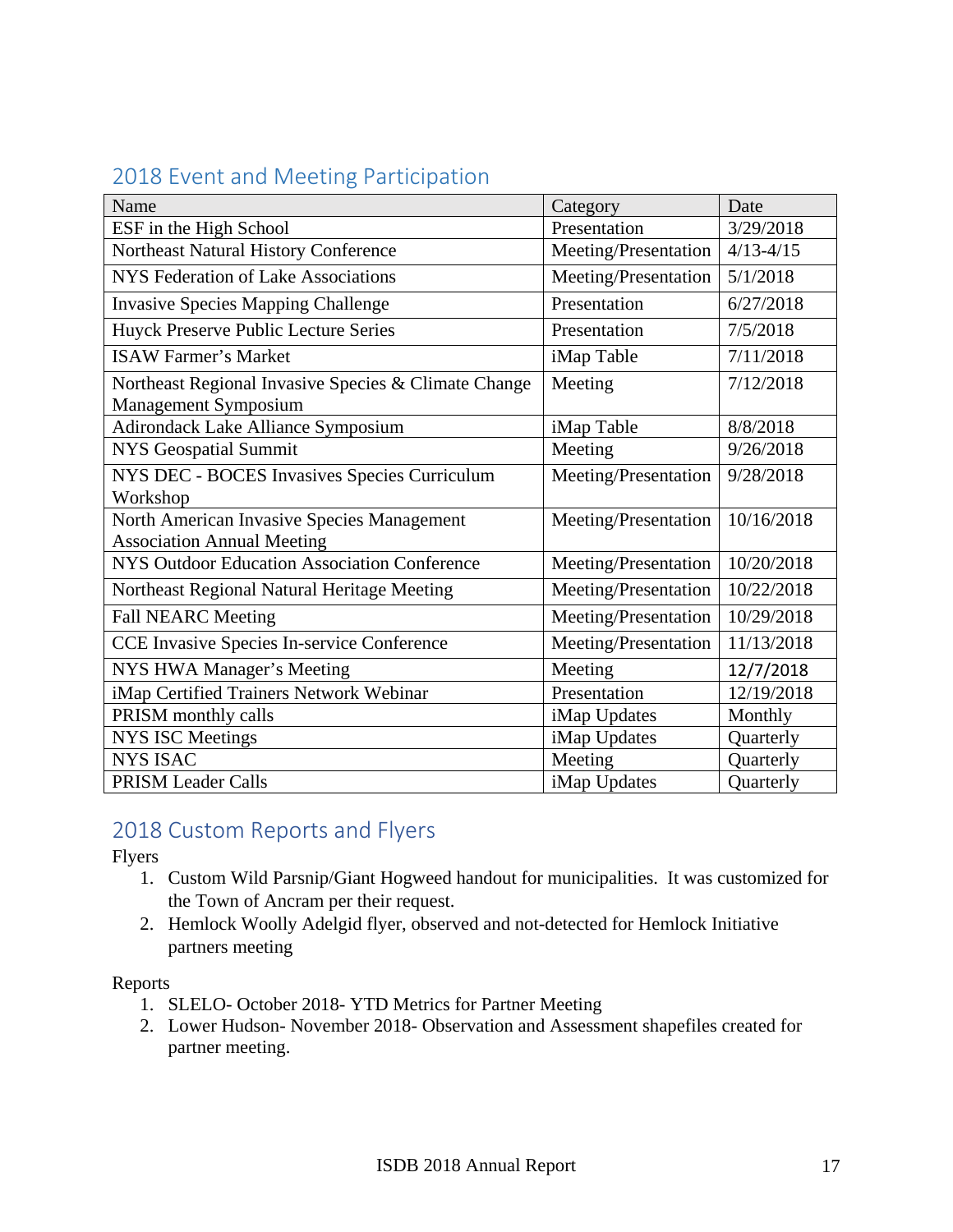# 2018 Custom Data Requests

| <b>Organization Type</b>      | <b>Organization name</b>                 |
|-------------------------------|------------------------------------------|
| University (12 requests)      | Cornell                                  |
|                               | Siena                                    |
|                               | <b>SUNY ESF</b>                          |
|                               | <b>SUNY Albany</b>                       |
|                               | Pace                                     |
|                               | Iona                                     |
|                               | Clarkson                                 |
|                               | <b>CUNY</b> Lehman                       |
|                               | Lafayette                                |
|                               | Paul Smith                               |
| Local Non-Profit (5 requests) | <b>Ecological Research Institute</b>     |
|                               | Hudsonia                                 |
|                               | Roger Tory Peterson Institute of Natural |
|                               | History                                  |
|                               | Raquette Lake Preservation Foundation    |
|                               | The Invasives Project at Pound Ridge     |
| National (3 requests)         | <b>USGS-NAS</b>                          |
|                               | <b>USGS-BISON</b>                        |
|                               | <b>EDDMaps</b>                           |
| State (2 requests)            | <b>NYS DOT</b>                           |
|                               | <b>NYS Parks</b>                         |
| County (2 requests)           | <b>Erie County Parks</b>                 |
|                               | <b>Niagara County SWCD</b>               |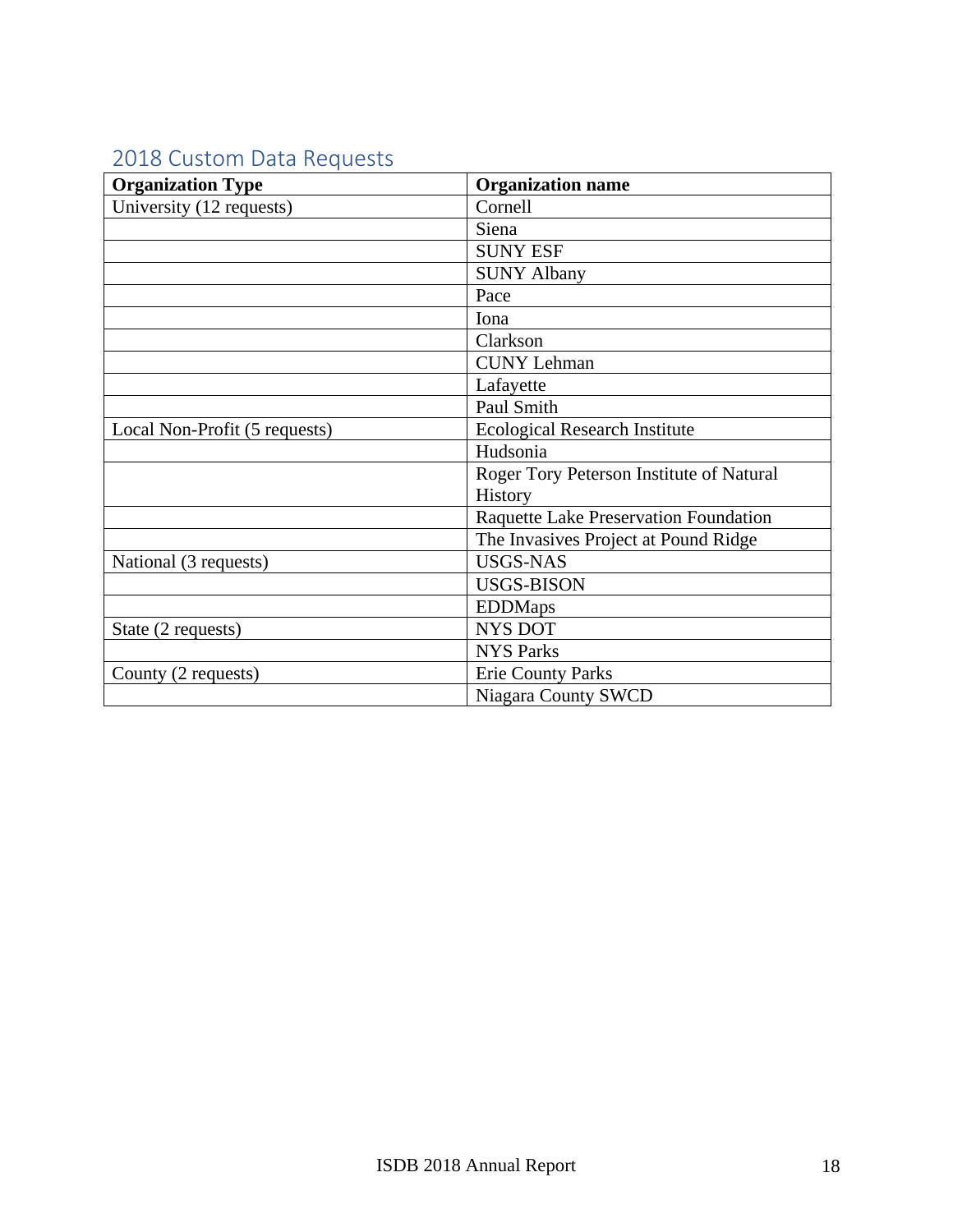# 2018 iMapInvasives Training Sessions

- **iMap Team (NYNHP staff) Trainings: 48 Trainings and Webinars (768 people trained)-** *45 iMap trainings, 2 WISPA trainings, 1 Invasive Species Field Data Collection Tool training, 1 SAS training*
- **Certified Trainers Network Trainings: 50 (550 people trained)**

| <b>Date</b> | Instructor                                                             | <b>Training Location</b>                                    | <b>Location</b> | #<br>attended  |
|-------------|------------------------------------------------------------------------|-------------------------------------------------------------|-----------------|----------------|
| 1/4/2018    | <b>Brittney Rogers</b>                                                 | <b>Certified Trainers Network Webinar</b><br>1 TTT          | Oswego          | 20             |
| 1/4/2018    | <b>Brittney Rogers</b>                                                 | online recording - TTT                                      | Oswego          | $\mathbf{1}$   |
| 1/9/2018    | <b>Brittney Rogers</b>                                                 | <b>Certified Trainers Network Webinar</b><br>2 TTT          | Oswego          | 12             |
| 1/17/2018   | <b>Brittney Rogers</b>                                                 | <b>Certified Trainers Network Webinar</b><br>3 TTT          | Oswego          | 10             |
| 1/18/2018   | Rebecca Hargrave                                                       | <b>SUNY Morrisville - Invasives Class</b>                   | Morrisville     | 9              |
| 1/18/2018   | Jennifer Dean                                                          | <b>SUNY Cobleskill Conservation</b><br><b>Biology Class</b> | Cobleskill      | 19             |
| 1/20/2018   | Laurel Gailor                                                          | <b>Columbia Land Conservancy HWA</b>                        | Chatham         | 14             |
| 1/26/2018   | <b>Brittney Rogers</b>                                                 | <b>NYSAF Training - TTT</b>                                 | Syracuse        | 31             |
| 1/27/2018   | Meg Wilkinson                                                          | <b>SLELO HWA Training Workshop</b>                          | Rome            | 6              |
| 2/7/2018    | <b>Jillian Harris</b>                                                  | <b>FORCES Steward Training - TTT</b>                        | Niagara Falls   | $\overline{2}$ |
| 2/16/2018   | <b>Jillian Harris</b>                                                  | <b>FORCES Steward Training - TTT</b>                        | Niagara Falls   | 5              |
| 2/21/2018   | <b>Brittney Rogers</b>                                                 | <b>SUNY ESF Interpretation Students -</b><br><b>TTT</b>     | Syracuse        | 4              |
| 2/23/2018   | Megan Pistolese,<br><b>Frank Williams</b>                              | SLELO HWA Workshop - TTT                                    | Redwood         | 14             |
| 2/27/2018   | <b>Bill Brown Jessica</b><br>Rogers                                    | <b>SUNY Potsdam Environmental</b><br><b>Inquiry Class</b>   | Potsdam         | 19             |
| 3/13/2018   | <b>Brittney Rogers</b>                                                 | <b>Certified Trainers Network Webinar</b><br>$4 - TTT$      | Oswego          | 15             |
| 3/14/2018   | Patty Wakefield-<br><b>Brown</b>                                       | <b>Water Quality Symposium - TTT</b>                        | East Syracuse   | $\overline{7}$ |
| 3/24/2018   | Charlotte<br>Malmborg                                                  | HWA NYS Hemlock Initiative - TTT                            | Skaneateles     | 10             |
| 3/28/2018   | Brittney Rogers, Alyssa<br>Lu, Michael Joint, Ryan<br><b>Benincase</b> | <b>SUNY ESF Campus Challenge - TTT</b>                      | Syracuse        | 10             |
| 3/29/2018   | Emily Pacifico, Josh<br>Strobel and Zach<br>Sutherby, Brittney Rogers  | RIT Conservation Biology - TTT                              | Rochester       | 27             |
| 3/29/2018   | <b>Brittney Rogers</b>                                                 | SUNY ESF EFB 502 Class - TTT                                | Syracuse        | 41             |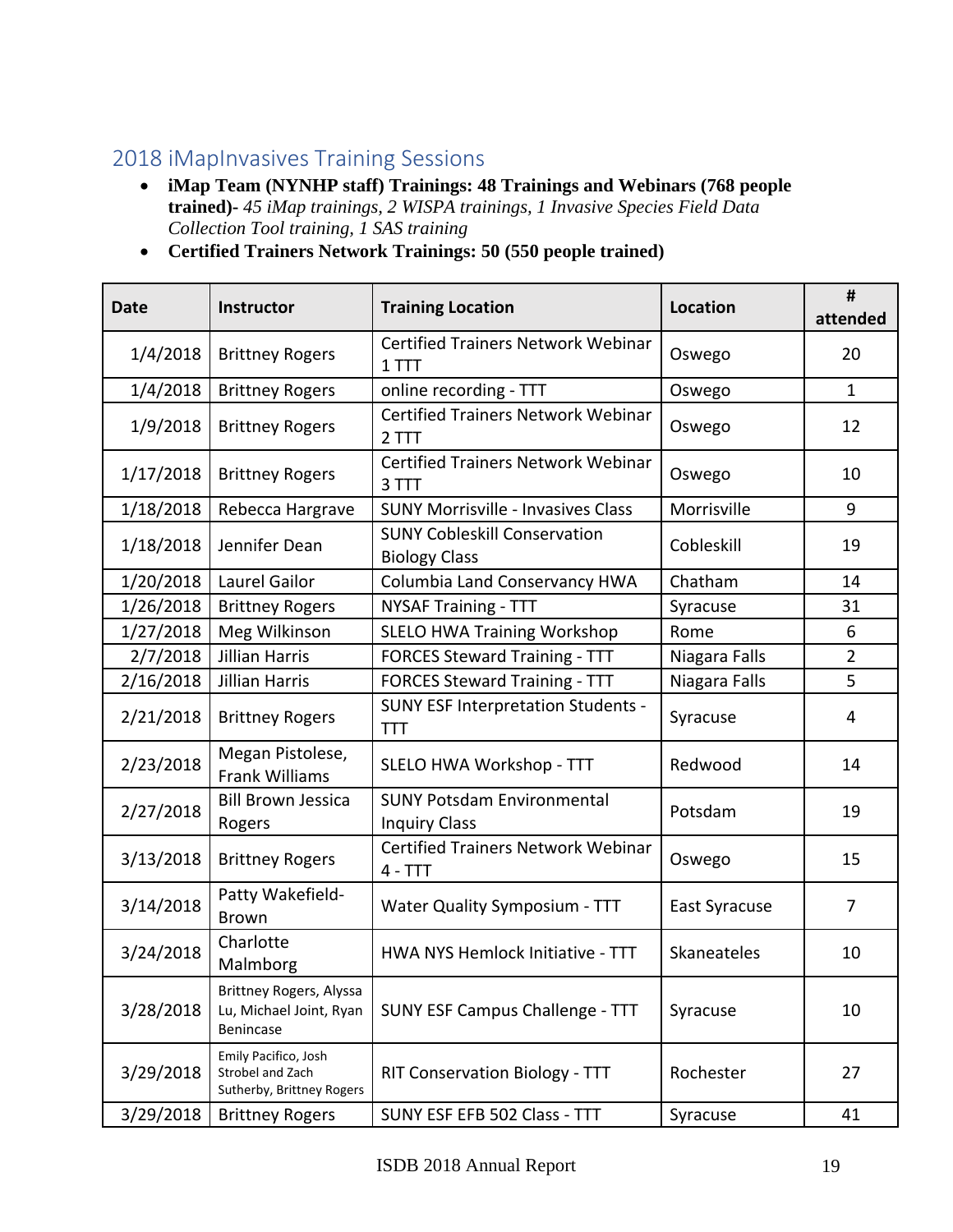| 4/3/2018  | Emily Pacifico, Josh<br>Strobel and Zach<br>Sutherby, Meg Wilkinson      | RIT Conesus Lake Association - TTT                                   | Lakeville        | 10             |
|-----------|--------------------------------------------------------------------------|----------------------------------------------------------------------|------------------|----------------|
| 4/7/2018  | Brittney Rogers,<br>Alyssa Lu, Michael<br>Joint, Ryan<br>Benincase       | <b>ESF Park Invasion Clarks Res - TTT</b>                            | Jamesville       | 14             |
| 4/11/2018 | Donna Vogler                                                             | <b>SUNY Oneonta Lake Management</b><br>program TTT                   | Oneonta          | 10             |
| 4/11/2018 | Sarantia Mitsinikos                                                      | <b>Taconic Outdoor Education Center</b><br><b>SCA Training - TTT</b> | Putnam Valley    | 11             |
| 4/14/2018 | Tim Kennelty,<br>Glenda Berman                                           | Spring Gardening Day Columbia<br>Greene CCE - TTT                    | Ghent            | 4              |
| 4/18/2018 | Patty Wakefield<br>brown                                                 | DEC Forest Health Giant Hogweed<br>Crew - TTT                        | <b>New Paltz</b> | 19             |
| 4/19/2018 | <b>Brittney Rogers</b>                                                   | <b>Certified Trainers Network Webinar</b><br>$5 - TTT$               | Oswego           | 13             |
| 4/24/2018 | Patricia<br>Shulenburg                                                   | iMapInvasives Workshop - TTT                                         | Watertown        | 7              |
| 4/28/2018 | Spencer Barrett                                                          | Albert Family Community Forest -<br><b>TTT</b>                       | New Lebanon      | $\overline{2}$ |
| 4/28/2018 | Brittney Rogers,<br>Mike Joint, Ryan<br>Benincase, Alyssa<br>Lu          | <b>SUNY ESF Green Lakes Training -</b><br><b>TTT</b>                 | Syracuse         | 7              |
| 5/7/2018  | <b>Brittney Rogers</b>                                                   | <b>Certified Trainers Network Webinar</b><br>$6 - TTT$               | Oswego           | 11             |
| 5/10/2018 | Meg Wilkinson,<br>John Marino, Leah<br>Gorman, Spencer<br><b>Barrett</b> | Capital Mohawk PRISM Training -<br>TTT                               | Wilton           | 17             |
| 5/12/2018 | Tim Kennelty                                                             | <b>Columbia Land Conservancy</b><br>iMapInvasives Training-TTT       | Chatham          | 3              |
| 5/16/2018 | Jennifer Dean                                                            | <b>Woodstock Adult Education Class</b>                               | Woodstock        | 9              |
| 5/17/2018 | Jennifer Dean                                                            | Lower Hudson PRISM Training                                          | <b>Bronx</b>     | 24             |
| 5/18/2018 | Shannon Fabiani                                                          | Skaneateles Boat Stewards - TTT                                      | Skaneateles      | 9              |
| 5/21/2018 | <b>Kristin King</b>                                                      | <b>WNY Watercraft Inspection</b><br><b>Steward Training - TTT</b>    | Niagara Falls    | 28             |
| 5/23/2018 | Patty Wakefield<br>brown                                                 | FLI Watercraft Stewards Training -<br>TTT                            | Geneva           | 24             |
| 5/24/2018 | Leah Gorman                                                              | LH Watercraft Inspection Steward<br>Training - TTT                   | Staatsburg       | 10             |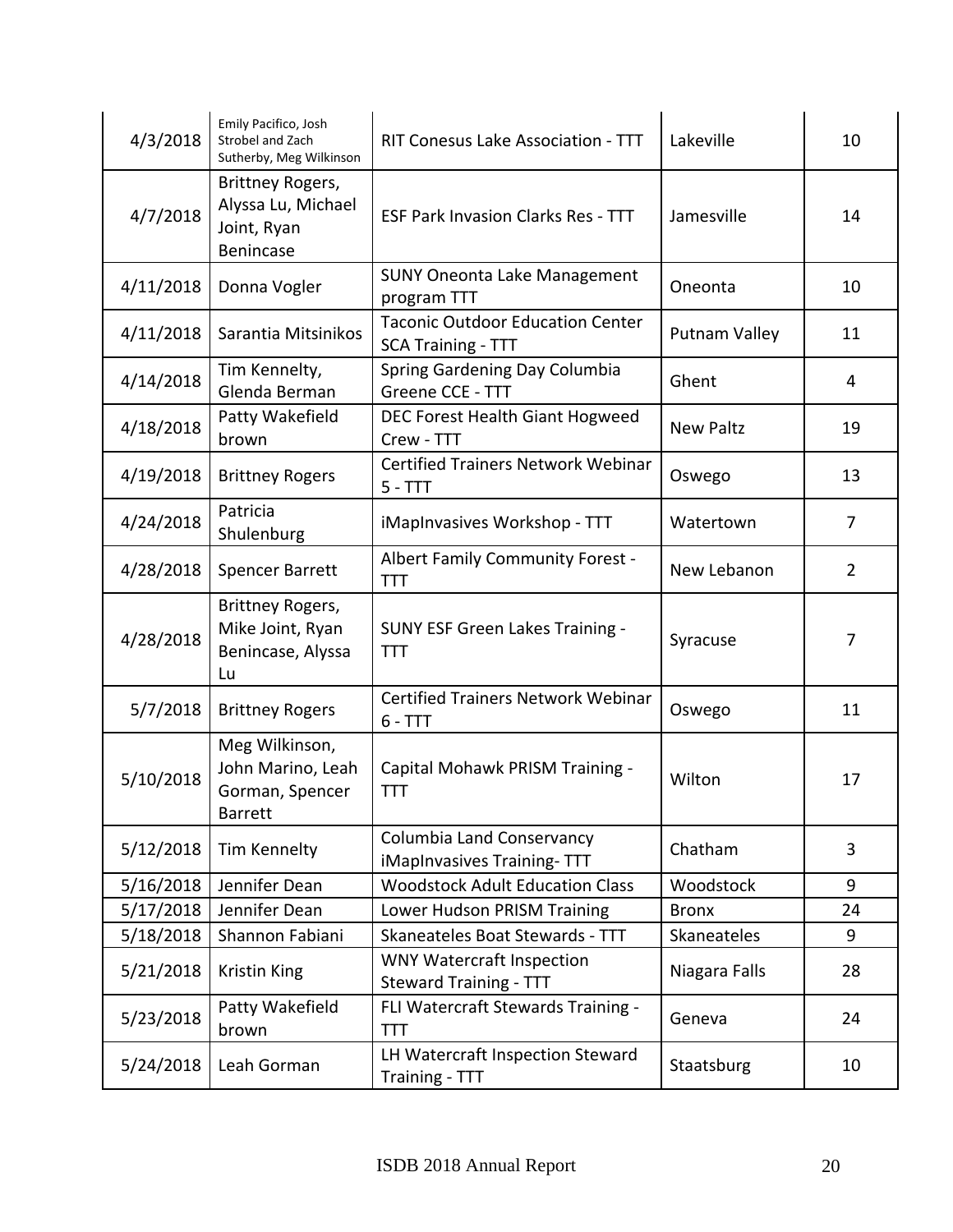| 5/29/2018 | Jennifer Dean,<br>John Marino             | <b>NYS OPRHP - Parks Strike</b><br>team/WISPA Training                                | <b>Thatcher State</b><br>Park | 38/WISPA       |
|-----------|-------------------------------------------|---------------------------------------------------------------------------------------|-------------------------------|----------------|
| 5/31/2018 | Lindsay<br>Dombroskie                     | <b>FORCES iMapInvasives Mobile App</b><br>Training Trainapalooza - TTT                | Ithaca                        | 30             |
| 5/31/2018 | Jennifer Dean                             | <b>WNY PRISM Training</b>                                                             | Basom                         | 26             |
| 6/1/2018  | John Marino                               | Capital Mohawk PRISM Simple<br><b>Aquatic Survey Training</b>                         | Cap Mo                        | SAS            |
| 6/2/2018  | Colleen Lutz                              | <b>CRISP PRISM Training</b>                                                           | Mt. Tremper                   | 18             |
| 6/5/2018  | Jennifer Dean                             | <b>LIISMA PRISM Training</b>                                                          | Brentwood                     | 30             |
| 6/5/2018  | Meredith Taylor                           | NYC DEP Training - TTT                                                                | Lower Hudson                  | 7              |
| 6/6/2018  | <b>Brittney Rogers</b>                    | Finger Lakes PRISM Training - TTT                                                     | Owego                         | 28             |
| 6/9/2018  | <b>Brittney Rogers</b>                    | iMapInvasives Training - TTT                                                          | Danby                         | 29             |
| 6/13/2018 | Colleen Lutz,<br>Jessica Ingham           | <b>SLELO PRISM Training</b>                                                           | Canton                        | 21             |
| 6/18/2018 | Megan Pistolese,<br><b>Frank Williams</b> | <b>SLELO PRISM Training 2 - TTT</b>                                                   | Oswego                        | 17             |
| 6/19/2018 | Jennifer Dean                             | <b>APIPP PRISM Training</b>                                                           | <b>Bolton Landing</b>         | 8              |
| 6/19/2018 | Amanda Barber<br>TTT                      | iMapInvasives 101 - TTT                                                               | Cortland                      | 4              |
| 6/22/2018 | Elyse Henshaw                             | Roger Tory Peterson Institute of<br>Natural History Basic Training-TTT                | Jamestown                     | 3              |
| 6/22/2018 | Elyse Henshaw                             | What Are These Weeds? Intro to<br>Chautauqua Lake's Aquatic Invasive<br>Species 1-TTT | <b>Bemus Point</b>            | 3              |
| 6/22/2018 | John Marino                               | Watercraft Inspection Program<br><b>Application Training</b>                          | DeVeau Woods<br><b>SP</b>     | <b>WISPA</b>   |
| 6/25/2018 | Dylan Finley, Keri<br>VanCamp             | Vassar Ecological Preserve iMap<br>Training - TTT                                     | Poughkeepsie                  | 9              |
| 6/25/2018 | John Marino                               | Watercraft Inspection Program<br><b>Application Training</b>                          | Staatsburg                    | <b>WISPA</b>   |
| 6/27/2018 | Patty Wakefield<br>brown                  | FLI Macrophyte Survey Program -<br>TTT                                                | Geneva                        | 6              |
| 6/27/2018 | Patty Wakefield<br>brown                  | FLI Watercraft Stewards Training 2 -<br>TTT                                           | Geneva                        | $\overline{7}$ |
| 6/27/2018 | Jennifer Dean,<br><b>Emma Antolos</b>     | Water Chestnut and Jumping<br><b>Worm Training</b>                                    | Albany                        | 38             |
| 6/28/2018 | Zack Simek, Jessica<br>Ingham             | <b>APIPP Mobile App Training</b>                                                      | <b>Bolton Landing</b>         | 4              |
| 6/28/2018 | Donna Vogler                              | iMapInvasives Student Training -<br>TTT                                               | Oneonta                       | $\overline{2}$ |
| 6/30/2018 | Sarantia Mitsinikos                       | Invasive Species Identification and<br>iMapInvasives Training - TTT                   | Gardiner                      | 10             |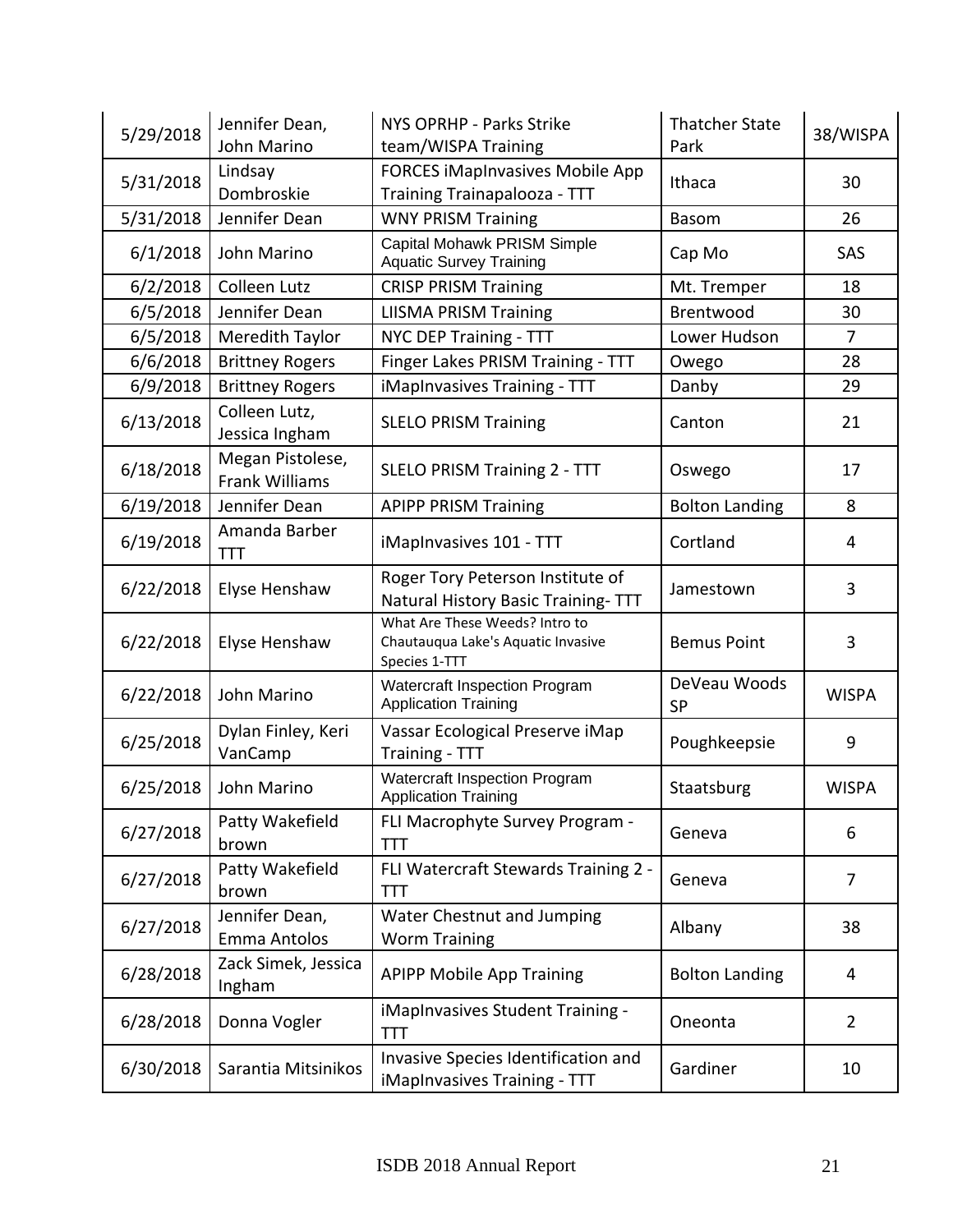| 6/30/2018 | Jessica Ingham                                     | <b>Schodack Island State Park Mobile</b><br><b>App Training</b>                              | Schodack                  | $\mathbf{1}$ |
|-----------|----------------------------------------------------|----------------------------------------------------------------------------------------------|---------------------------|--------------|
| 7/5/2018  | <b>Wendy Paterson</b>                              | Buffalo Niagara Waterkeeper<br>iMapInvasives Training - TTT                                  | <b>Buffalo</b>            | 13           |
| 7/10/2018 | Kristopher<br>Williams                             | <b>ISAW Capital Mohawk Training -</b><br><b>TTT</b>                                          | Moreau                    | 11           |
| 7/11/2018 | Jillian Harris,<br><b>Kristin King</b>             | DeVeaux iMapInvasives Training -<br><b>TTT</b>                                               | Niagara Falls             | 3            |
| 7/11/2018 | Patricia Wakefield-<br><b>Brown</b>                | Invasive Species Identified! FLCC<br>Teacher Workshop - TTT                                  | Honeoye                   | 9            |
| 7/12/2018 | Michele<br>Wunderlich                              | NY Invasive Species Awareness<br>Week iMapInvasives Training - TTT                           | Auburn                    | 11           |
| 7/13/2018 | Meg Wilkinson,<br>Joellen Lampman,<br>Emma Antolos | <b>Invasive Species Awareness Week</b><br>iMapInvasives Training-Thacher<br>Park TTT         | Voorhesville              | 19           |
| 7/14/2018 | Elyse Henshaw                                      | Roger Tory Peterson Institute of<br><b>Natural History Basic Training</b><br><b>ISAW-TTT</b> | Jamestown                 | 8            |
| 7/16/2018 | Steven Pearson,<br>Luke Gervase                    | Flax Pond iMapInvasives Training -<br><b>TTT</b>                                             | Setauket                  | 10           |
| 8/8/2018  | <b>Brittney Rogers</b>                             | NY Great Lakes Ecosystem<br>Education Exchange Workshop -<br><b>TTT</b>                      | Oswego                    | 21           |
| 8/13/2018 | <b>Brittney Rogers</b>                             | <b>Certified Trainers Network Webinar</b><br>$7 - TTT$                                       | Oswego                    | 9            |
| 8/13/2018 | <b>Brittney Rogers</b>                             | <b>Certified Trainers Network Webinar</b><br>$8 - TTT$                                       | Oswego                    | 14           |
| 8/14/2018 | Sarantia Mitsinikos                                | <b>SCA iMapInvasives Training - TTT</b>                                                      | Hamlin Beach<br><b>SP</b> | 12           |
| 9/1/2018  | Jennifer Dean                                      | <b>SUNY Cobleskill FWLD101</b>                                                               | Cobleskill                | 4            |
| 9/5/2018  | <b>Eric Struening</b>                              | <b>SUNY Cobleskill Terrestrial Ecology</b><br>Class                                          | Cobleskill                | 43           |
| 9/13/2018 | <b>Wendy Paterson</b>                              | Buffalo Niagara Waterkeeper<br>iMapInvasives Training 2 - TTT                                | Buffalo, NY               | 7            |
| 9/17/2018 | <b>Brittney Rogers</b>                             | Intro to CitSci SUNY ESF - TTT                                                               | Syracuse                  | 11           |
| 9/17/2018 | <b>Brittney Rogers</b>                             | Wayne County CCE Master<br>Gardeners - TTT                                                   | Newark                    | 20           |
| 9/19/2018 | <b>Brittney Rogers</b>                             | Region 7 iMapInvasives Training -<br><b>TTT</b>                                              | Cortland                  | 11           |
| 9/20/2018 | Jennifer Dean                                      | <b>UNY Cortland Conservation Biology</b><br>Class                                            | Cortland                  | 17           |
| 9/22/2018 | <b>Brittney Rogers</b>                             | NYSOEA - TTT                                                                                 | Huguenot                  | 4            |